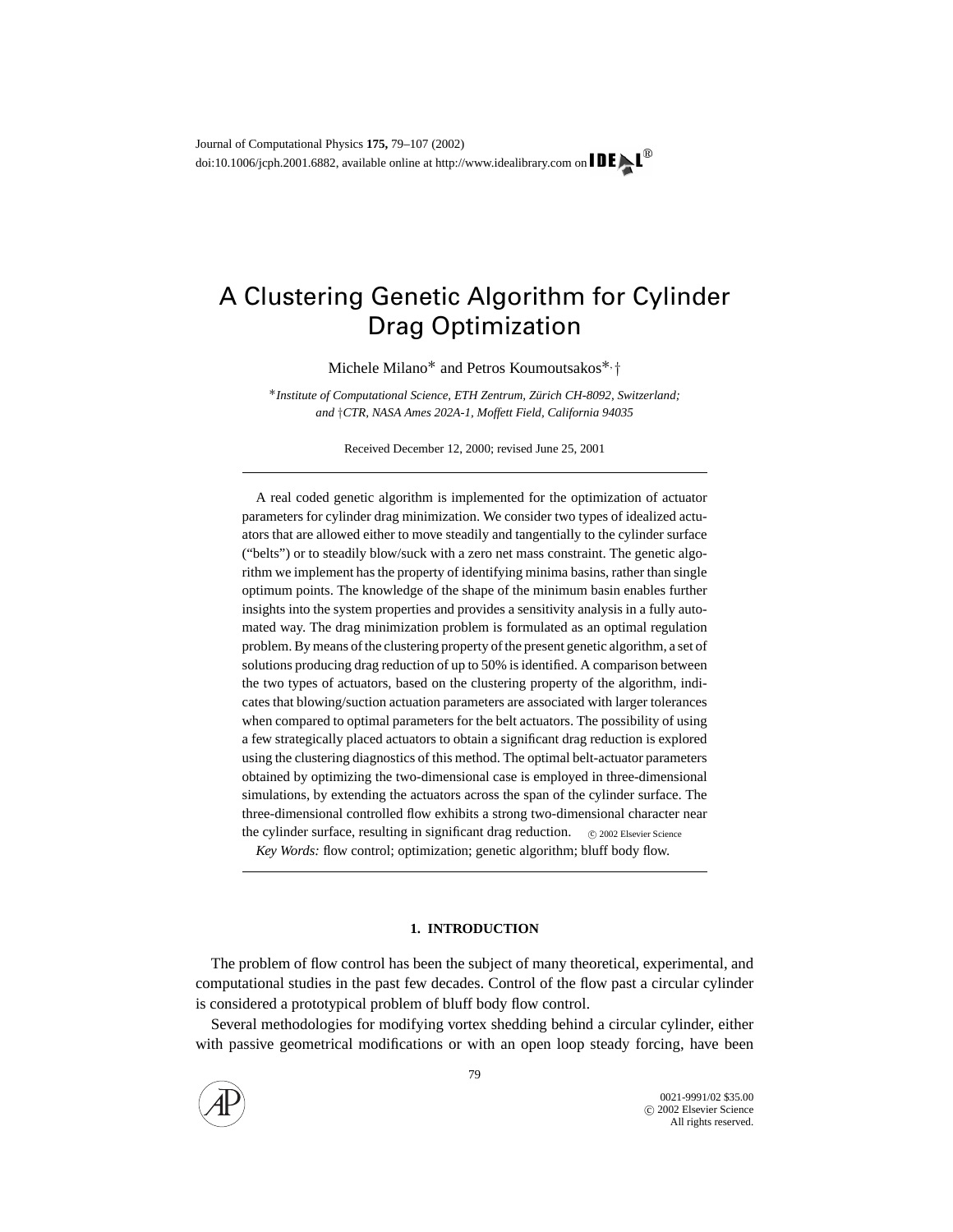presented. A nonexhaustive list includes studies of the effect of a splitter plate attached to the cylinder studied, among others, by [2, 4, 26]. Properly placed holes on the surface of a hollow cylinder were also found to yield a drag reduction [27]; another possible action studied was base suction/blowing [22], and rotational oscillations were studied in [5, 24]. This latter control action was found to induce dramatic changes in the wake and a significant drag reduction.

However, the proper integration of control devices in realistic applications requires significant experimentation in order to explore the vast parameter space usually associated with the performance of these devices. Optimization techniques, such as suboptimal control [15], have been implemented in the past to identify optimal actuator configurations. These techniques require the construction of a suitable cost function and then, using the governing Navier–Stokes equations, the solution proceeds in an iterative way to provide an optimal solution to the problem over successive time intervals. Through these methods we could acquire knowledge of the controlled flow, which may lead to effective control mechanisms in practical applications. However, these methods have limited applicability to problems for which the governing equations are difficult to solve or when the design process is based on experimental and empirical settings. Moreover, these algorithms, as they require local gradient information, may converge to local minima of the optimization problem.

Stochastic optimization techniques, such as genetic algorithms (GAs) [10], circumvent some of these difficulties, as they require only the value of the cost function in terms of the control parameters. Hence they can be easily used in computational as well as in experimental studies. Moreover, they offer the capability of escaping local minima. However, there are no rigorous proofs of their convergence to global minima, which can be estimated only a posteriori. Furthermore stochastic algorithms exhibit in general a much slower convergence rate than gradient-based methods. However, this slow convergence is compensated by the inherent parallelism of the method. Information on past successes can be embedded in the optimization algorithm to further speed up the minimization process by allocating new trial points more efficiently.

An attractive aspect of genetic algorithms is that they can be adopted as an optimization "wrapper" to many flow solvers and empirical calculations. This property in conjunction with their inherent parallelism provides us with a robust optimization tool. Genetic algorithms have been applied to a number of optimization problems relevant to engineering aerodynamics, such as rotor airfoil inverse design [9], active noise control [23], high-density cooler design [21], wing shape optimization [20], optimization of diffuser blades [8], and steam turbine blades [25]. In most cases genetic algorithms have been applied to engineering problems for which there is scarce availability of other optimization techniques.

In this paper we assess the capabilities of a novel genetic algorithm as an optimization tool for the problem of flow control by studying a fundamental configuration of bluff body flows, hence allowing us to assess the validity of genetic algorithms in general in a fundamental setting. In addition to this general assessment, the capability of the algorithm proposed here of injecting physical understanding into the design process will be shown by selecting as a case study the active control of flow past a circular cylinder using as actuation the modification of the velocity on the cylinder surface. This velocity modification is achieved by two types of actuators:

- (a) *ideal jet actuators*, performing a blowing/suction action on the cylinder surface, and
- (b) *tangential belt actuators*, which modify the surface tangential velocity.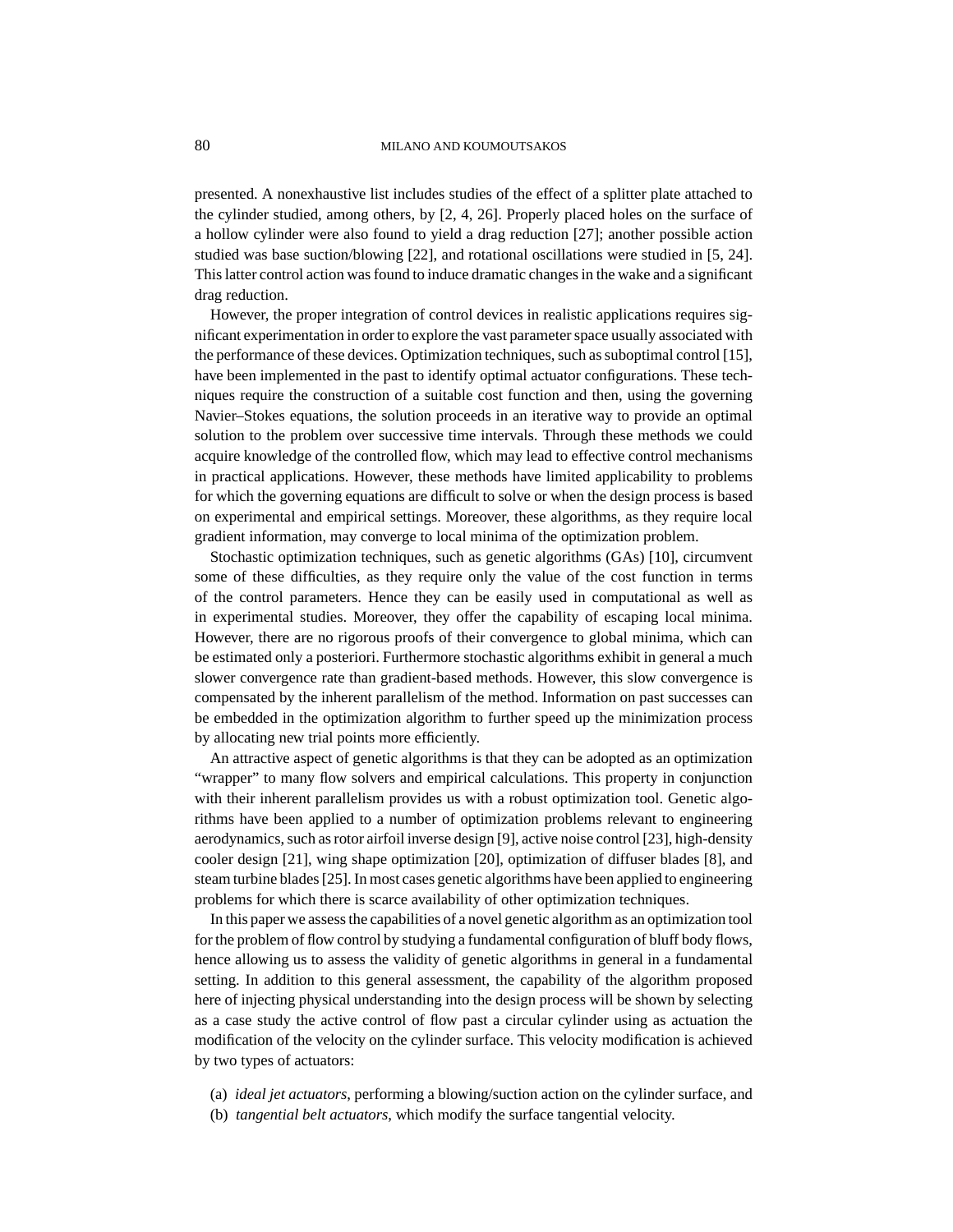Mass blowing/suction actuators have been used extensively in the problem of flow control [7, 11, 13, 15]. The effect of belt actuators as a passive control device for drag reduction has been experimentally studied in [3]. A computational study of the effect of the tangential belt actuators for flow past a circular cylinder has been performed in [4]. The optimization of the actuator parameters has been developed using a number of techniques (physical insight and optimal and suboptimal control). In this article we discuss the optimization of the actuator parameters using a clustering genetic algorithm that enables the identification of sets of optimal solutions providing an automated sensitivity analysis.

In this work we consider two-dimensional flow at  $Re = 500$  past a cylinder equipped with "belt" and jet actuators. Results from the optimization for the two-dimensional problem are then directly extended to three-dimensional controlled flow for the belt actuators, demonstrating significant drag reduction.

We note that the goal of this study is not only to show that it is possible to reduce the drag by using these kind of actuations but also to investigate possible correlations among the actuators. Correlations among control parameters can lead to a reduction in the number of independent inputs, thus greatly simplifying the problem. Furthermore, knowledge of the parameter sensitivity for both types of actuators can help identify which one is more suitable for the proposed application: greater parameter sensitivity implies stricter tolerance on the parameter values, which in turn usually translates to an increased difficulty in the implementation. Information on sensitivity and correlations can be valuable for a deeper understanding of the governing physical mechanisms of the controlled flow. The proposed genetic algorithm is therefore shown here to be of great help both in the desing process and in the interpretation of the results.

In Section 2 we describe the governing equations and the numerical solution to the problem. In Section 3 we present the proposed genetic algorithm. In Section 4 we discuss the results of our simulations and optimization procedure. In Section 5 some validation results for a three-dimensional simulation are presented, and in Section 6 the results obtained are summarized and some future developments are outlined.

#### **2. GOVERNING EQUATIONS AND NUMERICAL METHOD**

We consider a two-dimensional incompressible viscous flow past a circular cylinder. The governing equations are the Navier–Stokes equations

$$
\frac{d\mathbf{v}}{dt} + (\mathbf{v} \cdot \nabla)\mathbf{v} = -\frac{1}{\rho} \nabla P + \nu \nabla^2 \mathbf{v}
$$
 (1)

$$
\nabla \cdot \mathbf{v} = 0,\tag{2}
$$

where **v** is the velocity vector,  $P$ ,  $\rho$  is the pressure and density of the flow, and v denotes the kinematic viscosity.

The boundary conditions are defined as

$$
\mathbf{v}(\mathbf{x}, t) = \mathbf{V}_{ext}(\mathbf{x}_s) \quad \text{on the cylinder surface } \mathbf{x}_s \tag{3}
$$

$$
\mathbf{v}(\mathbf{x},t) = U_{\infty} \mathbf{e}_x \qquad \text{as } |\mathbf{x}| \to \infty,
$$
 (4)

where  $V_{ext}(x_s)$  is the externally imposed surface velocity, and  $e_x$  is the unit vector in the streamwise direction. The Reynolds number and Strouhal frequency of the flow are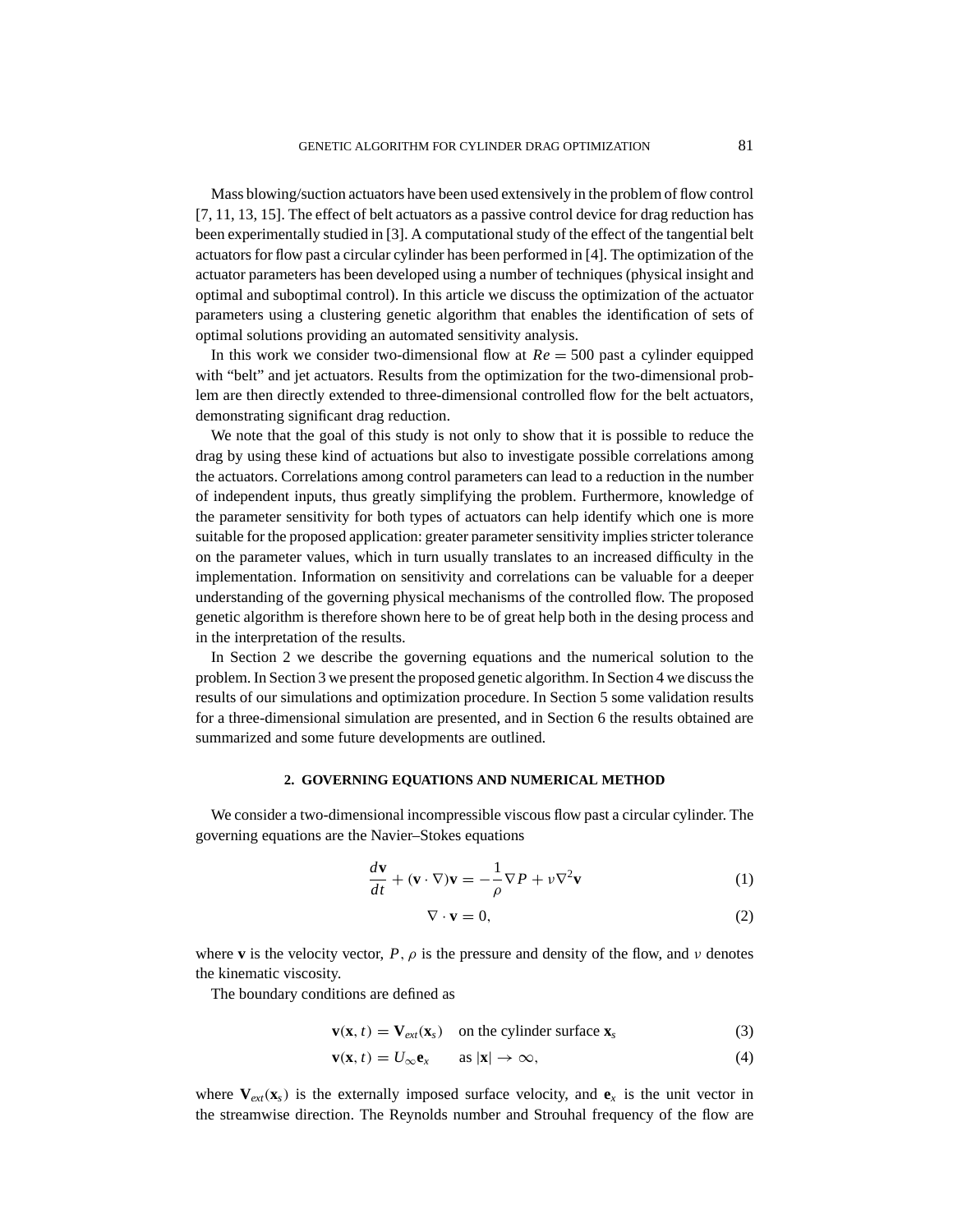normalized quantities defiend as

$$
Re = \frac{U_{\infty}D}{v} \quad St = \frac{f D}{U_{\infty}},
$$

where  $D = 2R$  is the diameter of the cylinder and f the shedding frequency of the flow.

The equations are discretized using a staggered, second-order central-difference method in generalized coordinates [17]. The solution is advanced in time using a fractional step scheme, in which a third-order Runge–Kutta scheme is used for the nonlinear convection terms and a Crank–Nicholson scheme is used for the viscous terms. A multigrid solver is used in conjunction with a Gauss–Seidel line-zebra scheme to solve the pressure Poisson equation.

An O mesh has been used in this paper. The size of the computational domain has been set to 30 cylinder diameters, as proposed by benchmark tests in [18].

Simulations were carried out to find the coarsest mesh yielding reliable results, to minimize the simulation time needed for one fitness function evaluation. Three uncontrolled flow simulations were carried out using meshes of different resolutions,  $N_r \times N_\theta$  =  $40 \times 80$ ,  $80 \times 160$ , and  $160 \times 320$ , while the time step was fixed to 0.003 for all cases. The drag and lift coefficients resulting from the different simulations are compared in Fig. 1. The results for all three resolutions are in reasonable agreement so that the coarsest mesh was used in the optimization process. To confirm the validity of the optimization parameters, at the end of each optimization cycle a validation run was performed on the finer  $N_r \times N_\theta = 80 \times 160$  mesh. The change in the average drag coefficient and the rms value



**FIG. 1.** Drag coefficient  $C_D$  (upper curves) and lift coefficient  $C_L$  for simulations using different meshes. Dashed:  $80 \times 160$  mesh, solid:  $40 \times 80$  mesh (all  $N_r \times N_{\theta}$ ). The  $160 \times 320$  mesh results are not shown, since they coincide with the  $80 \times 160$  mesh results.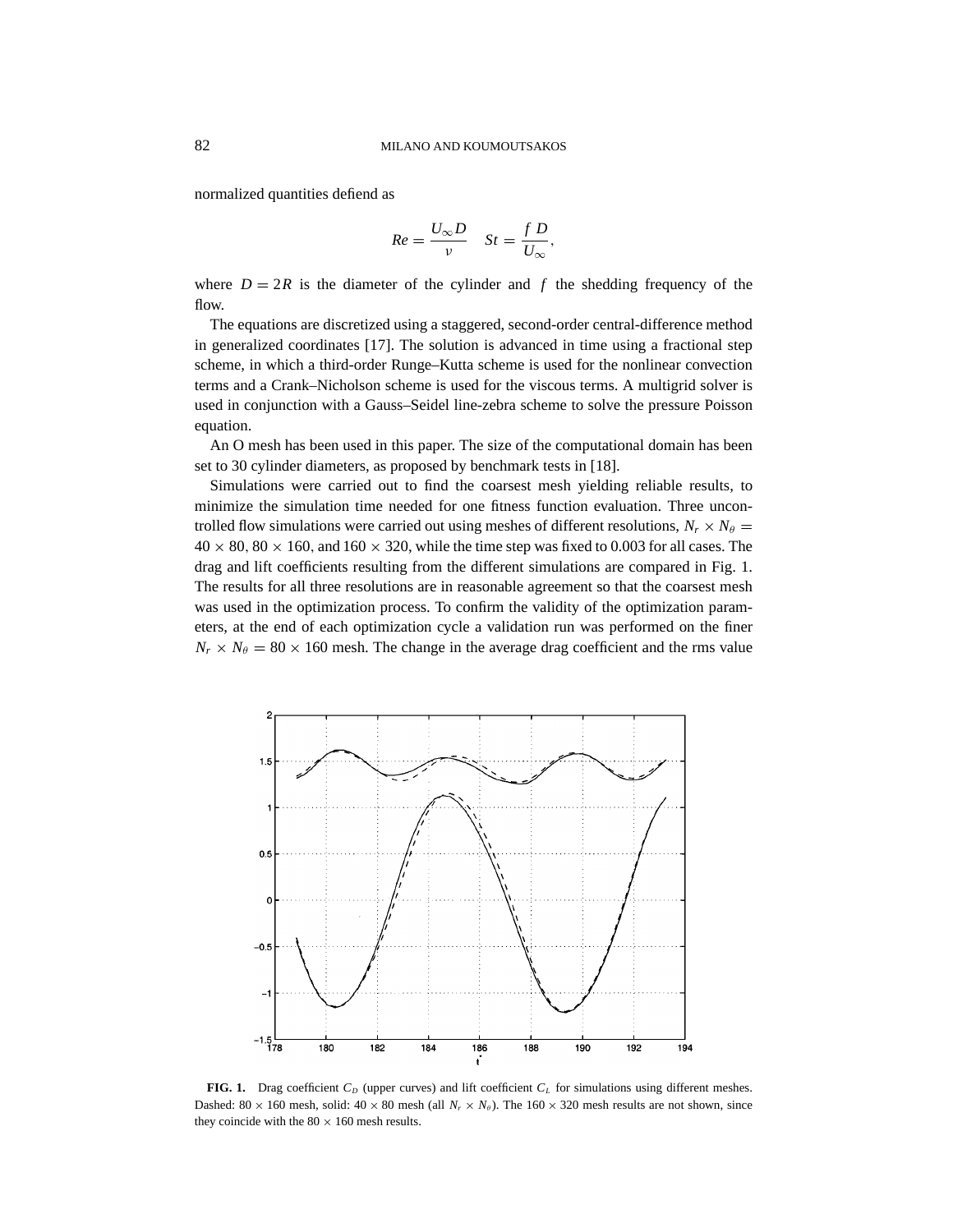in the higher resolution calculation was within 10% of the coarse mesh calculation and the results reported in this work are those from the refined validation runs.

# **3. PROBLEM SETUP**

We consider first the two-dimensional incompressible flow at  $Re = 500$  past a circular cylinder. The cylinder surface is subdivided in  $n = 16$  equally sized segments (Fig. 2). Two different control actions are considered:

(i) Each segment is allowed to move tangentially to the cylinder surface, with all the segments moving with different but steady velocities.

(ii) Each of the segments is considered to be an ideal mass transpiration actuator, with a zero net mass flow imposed as a constraint in this case.

As discussed in the following sections, of particular interest is the capability of the GA used herein to automatically identify critical points such as the separation points of the uncontrolled flow. For *Re* = 500 these points are encompassed by actuators 4 and 13 on the cylinder surface.

The drag coefficient of the flow is defined as

$$
C_D(\omega) = \frac{2}{\rho U_{\infty}^2 D} \int_{cyl} (p(\omega) \mathbf{n}_x - \tau_{ix}(\omega) \mathbf{n}_i) dl,
$$
 (5)

where *p* is the pressure and  $\tau_{ix}$  the viscous stress tensor on the surface of the cylinder;  $\omega = {\omega_1, \ldots, \omega_n}$  is a vector of  $n = 16$  components representing the actuation strengths of the surface actuators. This equation, together with Eqs.  $(1)$ – $(4)$ , defines the model of the system to be controlled. The input of the system is the surface velocity, which can be manipulated by means of tangential belts or ideal jet actuators; the output is the drag coefficient.

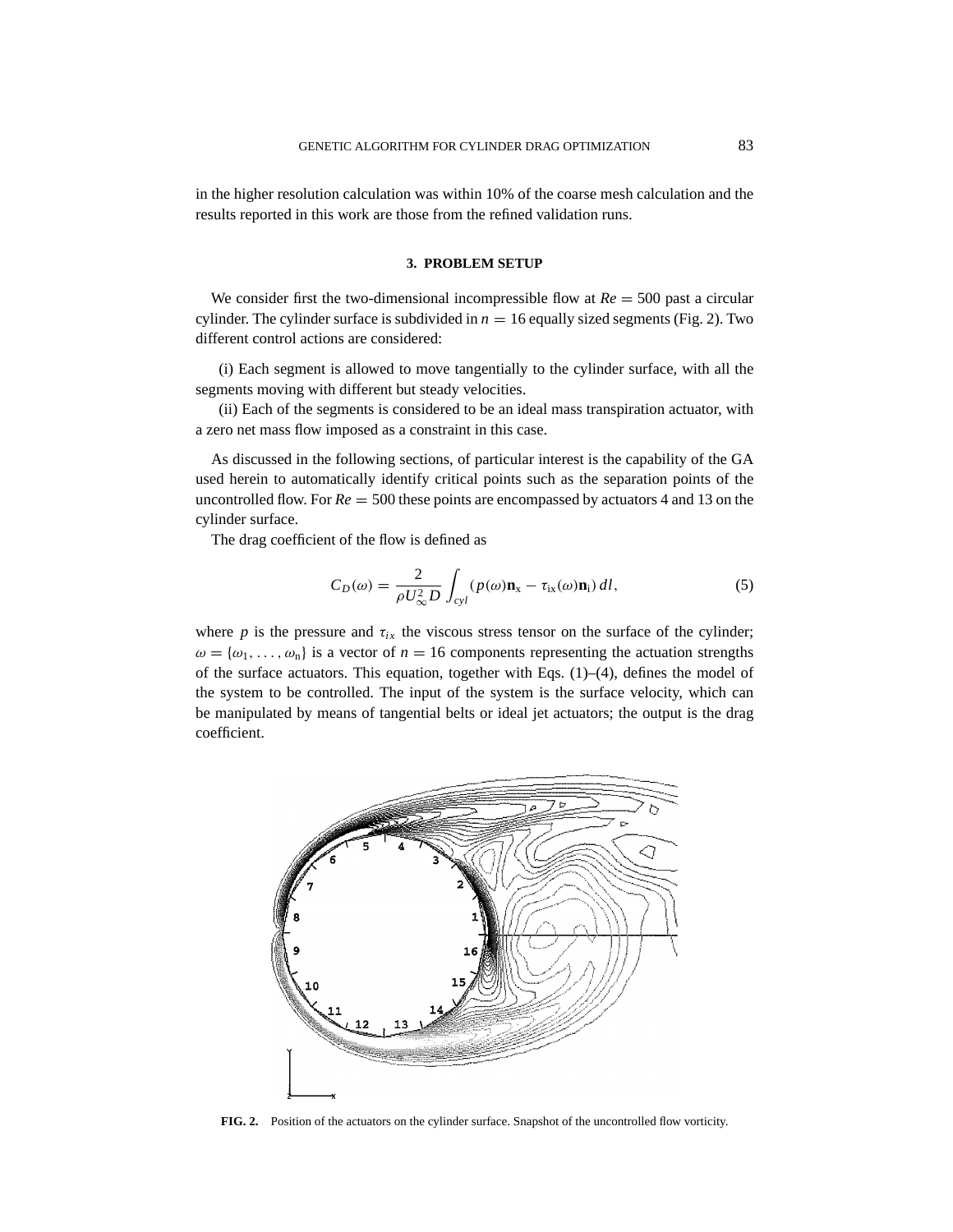An optimal regulation problem [1] can be set up by considering the functional

$$
J(\omega) = \sqrt{\frac{1}{H} \int_0^H \left[ C_D^2(\omega) + \omega^T R \omega \right] dt},\tag{6}
$$

where  $\omega$  is the input vector, *H* is the time horizon considered, which in the present case will be four times the Strouhal period of the uncontrolled flow, and *R* is the input weighting matrix. The functional 6, subjected to the constraints 1, 2, must be minimized with respect to  $\omega$  in order to minimize the drag.

We note here that the uncontrolled flow at  $Re = 500$  is three-dimensional. However, our goal is to examine a control strategy for the two-dimensional flow. The results of this control strategy are then implemented in a three-dimensional setting.

## **4. THE OPTIMIZATION ALGORITHM**

The genetic algorithm used in this paper operates on a parameter population in which an input vector  $\omega$  consists of *one population member*. Three operators are defined to modify the population members:

- *Recombination/crossover*, which generates new trial solution points (offsprings), using some elements drawn from the population.
	- *Mutation*, which randomly changes some of the offsprings' components.
	- *Selection*, which chooses the population elements that will be used by the crossover.

For each population element a *fitness function* is defined, measuring in a quantitative way how close a given solution is to the desired goal. Based on their fitness, the old population members are compared with the newly generated ones, and the solutions with the better fitness constitute the new population members. In this way, iterating the selection– crossover–mutation process, the population evolves toward the desired optimal solution.

The optimization algorithm used in this paper is a real coded GA that is particularly suitable for finding clusters of good solutions [16], a desirable scheme when smooth, nonsingle point minima are sought. A variable mutation operator, depending on the local fitness value and on the global success history of the population, allows the population to avoid local minima.

In a first phase *S* population points are initially randomly chosen according to a uniform distribution within a defined search volume of dimension *n*. Let the function to be minimized be denoted by  $J(\omega)$ . The inequality  $S \gg n$  must hold for the algorithm to properly work. After the end of this first phase, the algorithm proceeds as follows:

Step 1: Choose the grid point  $\omega_{max}$  in which *J* reaches the maximum value:

$$
\omega_{max} = \arg \Big[ \max_{i=1,\dots,S} J(\omega_i) \Big]; \quad J_{max} = J(\omega_{max});
$$

Step 2: Choose  $n + 1$  different grid points at random:  $\omega_1, \ldots, \omega_{n+1}$  (breeding set). All the subsequent operations are performed on this set;

Step 3: *Mutation step*: for all the breeding set points, with probability

$$
P_i = (1 - \alpha^I) \cdot \left(1 - \beta^{\frac{(I(w_i) - I_T)}{J_{av}}}\right) \cdot \gamma, \tag{7}
$$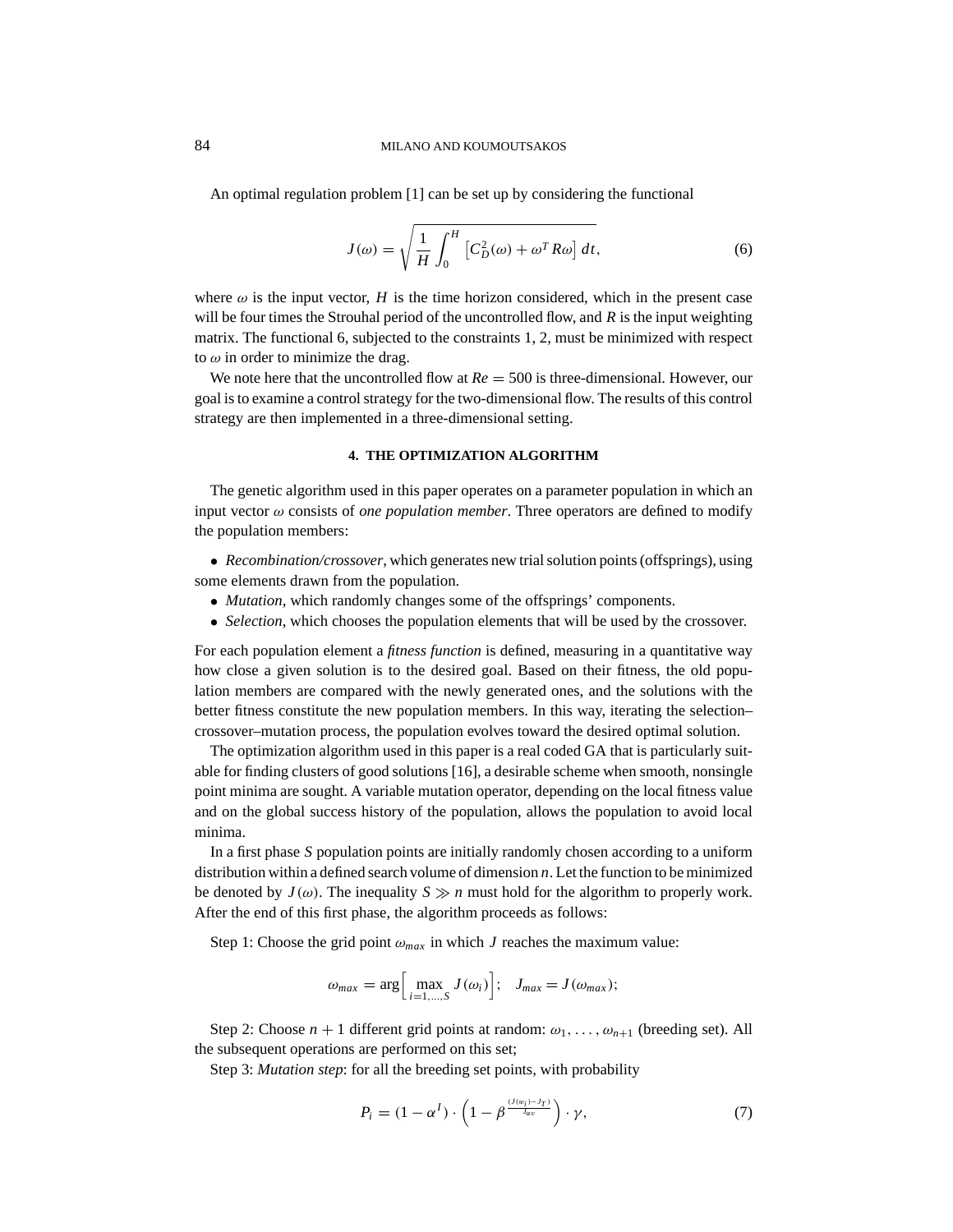replace the point  $\omega_i$  with a completely random point, chosen within the search volume limits;

Step 4: *Recombination step*: for each of the  $n + 1$  points determine the centroid,  $\omega_i$ , of the other *n* points; i.e.,

$$
\underline{\omega_i} = \frac{1}{n} \sum_{j=1, j \neq i}^{n+1} \omega_j.
$$
 (8)

(a) Generate the offspring  $\omega_{si} = 2\omega_i - \omega_{n+1}$ ; if  $\omega_{si}$  is not contained in the search volume, process next point in the breeding set;

(b) Calculate  $J(\omega_{si})$ ; if  $J(\omega_{si}) < J_{max}$  then  $\omega_{max}$  is purged from the population and is substituted by the offspring  $\omega_{si}$ ;

Step 5: *Selection step*: Compute the new *Jmax* , if necessary;

Step 6: Iterate steps 4 and 5 on the whole breeding set;

Step 7: If the convergence test is not satisfied, return to step 1.

This GA is characterized by four parameters,  $\alpha$ ,  $\beta$ ,  $\gamma$ ,  $J_T$ , and two variables, *I* and  $J_{av}$ , which are defined in this scheme.

The variable *I* is the number of consecutive iterations in which the population has not been changing; i.e., no offspring substituted any population member. It gives an empirical measure of the necessity of introducing some new information in the population, by increasing the mutation probability. The variable  $J_{av}$  is the average value of the population fitness: it is used as a scaling factor.

The parameter  $J_T$  is a threshold value for  $J(\omega)$  used for the convergence test: if all the population fitness values are smaller than this threshold, then the convergence is declared. With this convergence criterion, the population points will be clustered inside the domain defined as  $w : J(\omega) < J_T$ . This final cluster can provide useful information about correlations among the parameters as well as information regarding the sensitivity of the cost function to these parameters.

The parameter  $0 \le \alpha \le 1$  modulates the mutation rate during the optimization process, and the parameter  $0 \le \gamma \le 1$  enforces an upper bound to the mutation probability, since  $0 \leq \beta \leq 1$ . The term containing the parameter  $\beta$  modulates an order relationship between the population members. Namely, members that are further away from the target have a greater mutation probability due to this term.

These parameters are inherent to the present optimization scheme. They may be viewed as modeling coefficients that aid the algorithm to identify its environment, which, when suitably selected, can increase the rate of convergence of the scheme. In convergence studies of the algorithm [16] for multidimensional prototypical cost functions these parameters were in turn allowed to vary to optimize the overall convergence rate of the scheme. Their optimal values were found to be not so critical in this study. More specifically, the parameters  $\alpha$ and  $\beta$  have been found to have no significant influence on the convergence properties of the GA when varied within the range of [0.1, 0.9], while the upper bound  $\gamma$  resulted in playing a more important role in escaping local minima; an empirical rule for setting this upper bound can be to initially set it to the inverse of the population size, i.e.,  $\gamma = 1/S$ , so that the maximum mutation probability for a population member equals the probability of choosing at random one population member. If the desired goal is not reached and the GA appears stuck in a local minimum, then  $\gamma$  can be increased, thus increasing the exploration capabilities of the GA.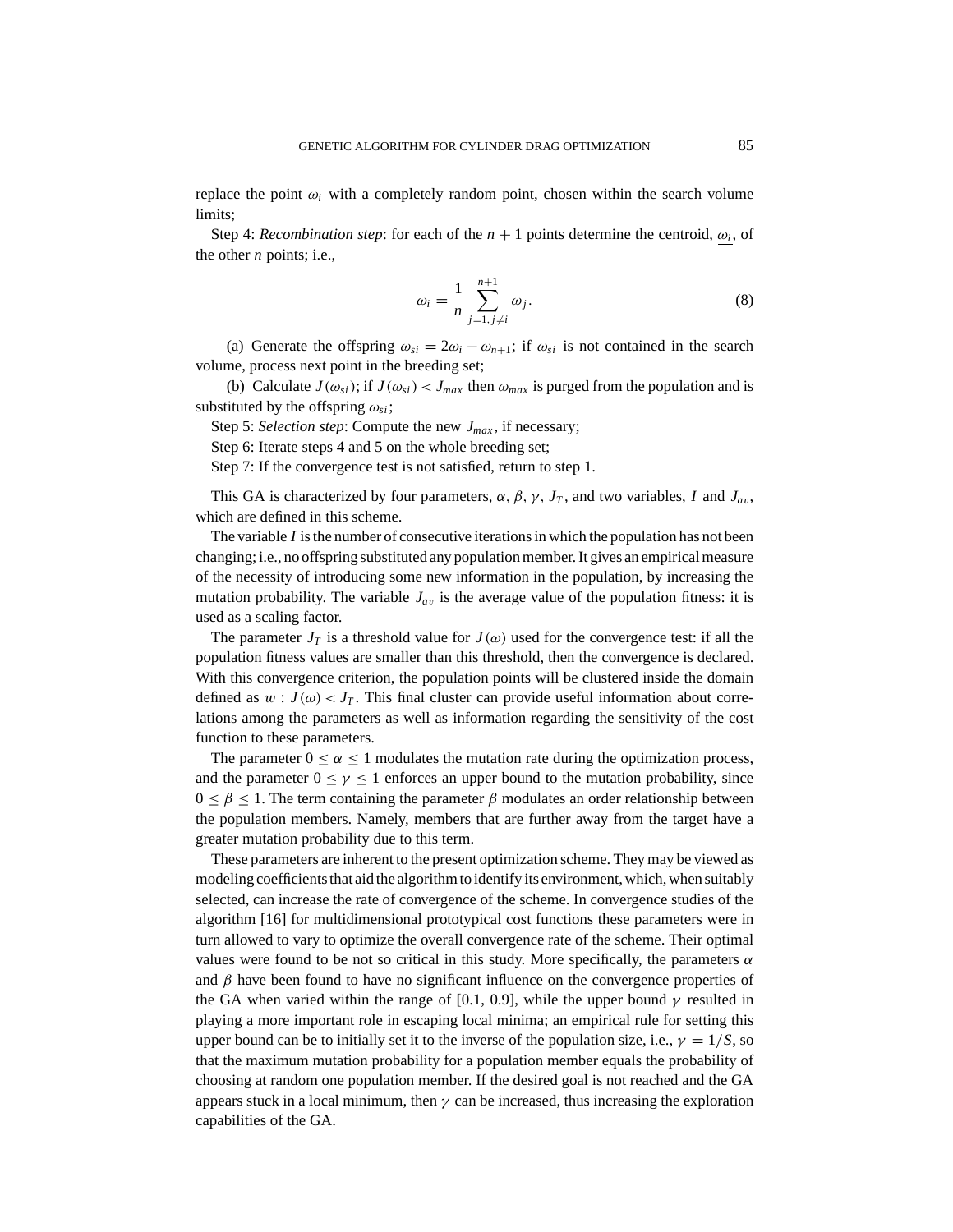

**FIG. 3.** Illustration of the mutation/recombination mechanism, for a 2D parameter space. Left: Population (dots) and breeding set(∗); center: mutation of one breeding set point (triangle); right: generation of a new offspring (circle).

However, no precise setting rule was identified and the parameter selection remains a part of an ad hoc design depending on the fitness function, for this optimization algorithm. Work is under way to make these values online adaptive using information obtained during the optimization process and adopting biologically inspired models of population behavior. To illustrate the core mechanisms of the algorithm, a sketch demonstrating the recombination and mutation mechanisms is shown in Fig. 3 for a function of two parameters.

As a further example of the operation of this GA, the following test function of two parameters is considered here:

$$
J_{test}(\omega_1, \omega_2) = 74 + 1000 \cdot (\omega_2 - \omega_1^2)^2 + (1 - \omega_1)^2
$$
  
+ 
$$
-400 \cdot e^{-\frac{(\omega_1 + 1)^2 + (\omega_2 + 1)^2}{0.1}}, \quad \omega_1, \omega_2 \in [-2, 2].
$$
 (9)

The test function has a local minimum near  $(1, 1)$ , with a quite large banana-shaped basin, and the global minimum is near  $(-0.91, -0.94)$ ;  $J_{test}(1, 1) = 74$ ,  $J_{test}(-0.91, -0.94) =$ 34.43. The global minimum is sharper than the local minimum, with a smaller basin. Figure 4 shows different instances of the population during the minimization process, together with a contour plot of the function.

A population of  $S = 50$  elements is used for this minimization task, with the parameters  $(\alpha, \beta, \gamma) = (0.25, 0.25, 0.02)$ . The threshold  $J_T$  has been fixed to 60. The population is fairly uniformly distributed inside both basins after a small number of iterations, thus optimizing the allocation of new trial points; the correct minimum basin is correctly identified after further exploration of the search volume has taken place, and when the worst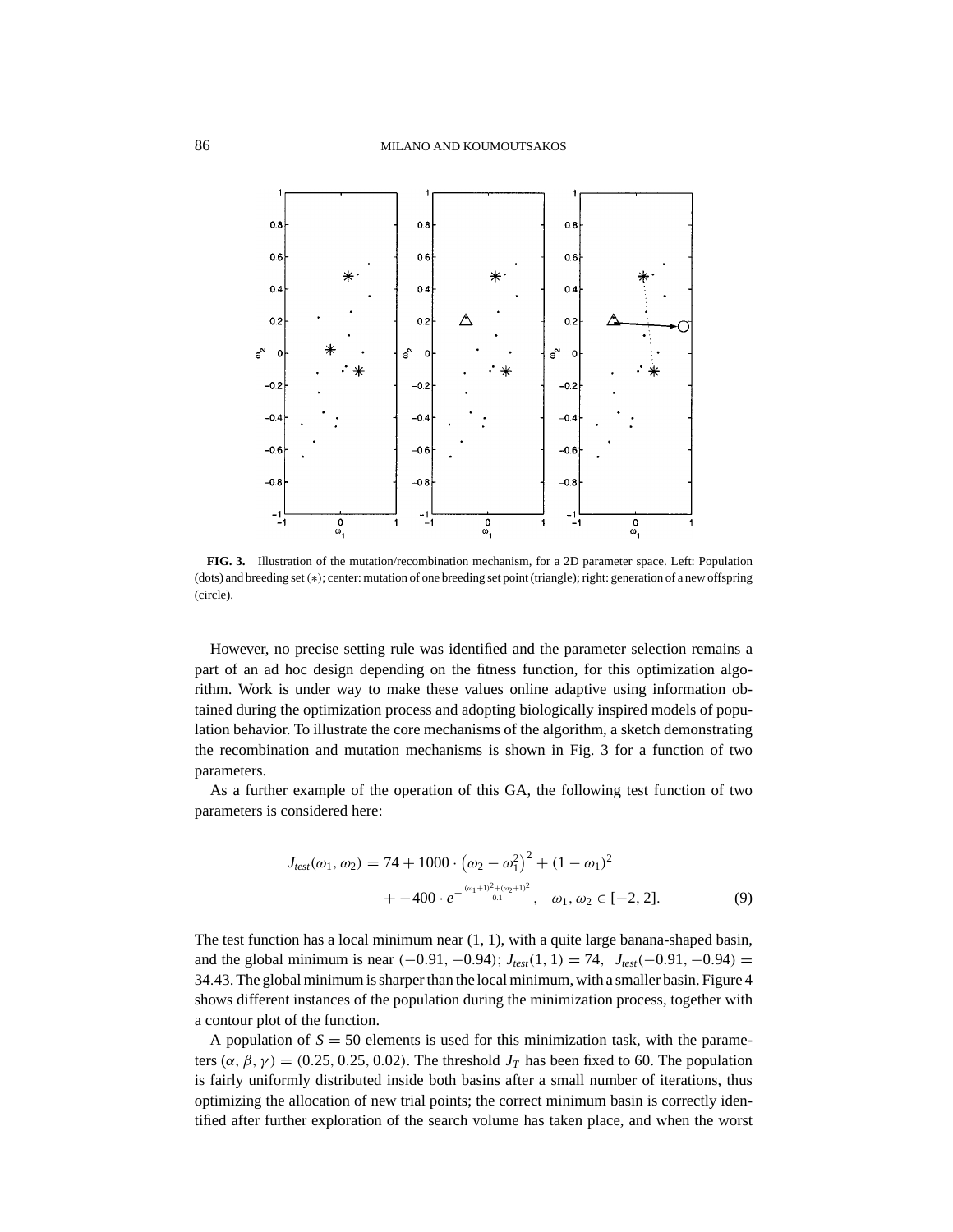

**FIG. 4.** Minimization of the modified Rosenbrock function. Level curves of the function: The closed curve centered on (−1, −1) contains the global minimum basin; the banana-shaped basin contains a local minimum located in (1, 1). The population is denoted by "x" symbols. Some snapshots of the population during the minimization process are shown.

population member fitness becomes smaller than  $J_T$ , convergence is declared. The final population satisfactorily approximates the global minimum basin.

#### **5. RESULTS**

We present here the results of the optimization algorithm for cases in which no penalty terms are introduced for the control energy, i.e.,  $R = 0$  in Eq. (6), and for cases in which the penalizing term is introduced. Note that without any penalization for the control energy it is possible to derive an upper bound for the regulator performances and also to obtain physical insight into the system behavior. In this context it will be shown how the optimized population cluster automatically identifies the actuators that are the most influential for achieving drag reduction.

In the next sections the following cases will be considered:

- 5.1. No penalty terms, belt actuators
	- 5.1.1. Control using all the actuators
	- 5.1.2. Control using the most influential actuators
- 5.2. No penalty terms, mass transpiration actuators
	- 5.2.1. Control using all the actuators
	- 5.2.2. Control using the most influential actuators

#### 5.3. Penalty terms

- 5.3.1. All the actuators, belt actuators
- 5.3.2. All the actuators, mass transpiration actuators
- 5.4. Control of three-dimensional flow with belt actuators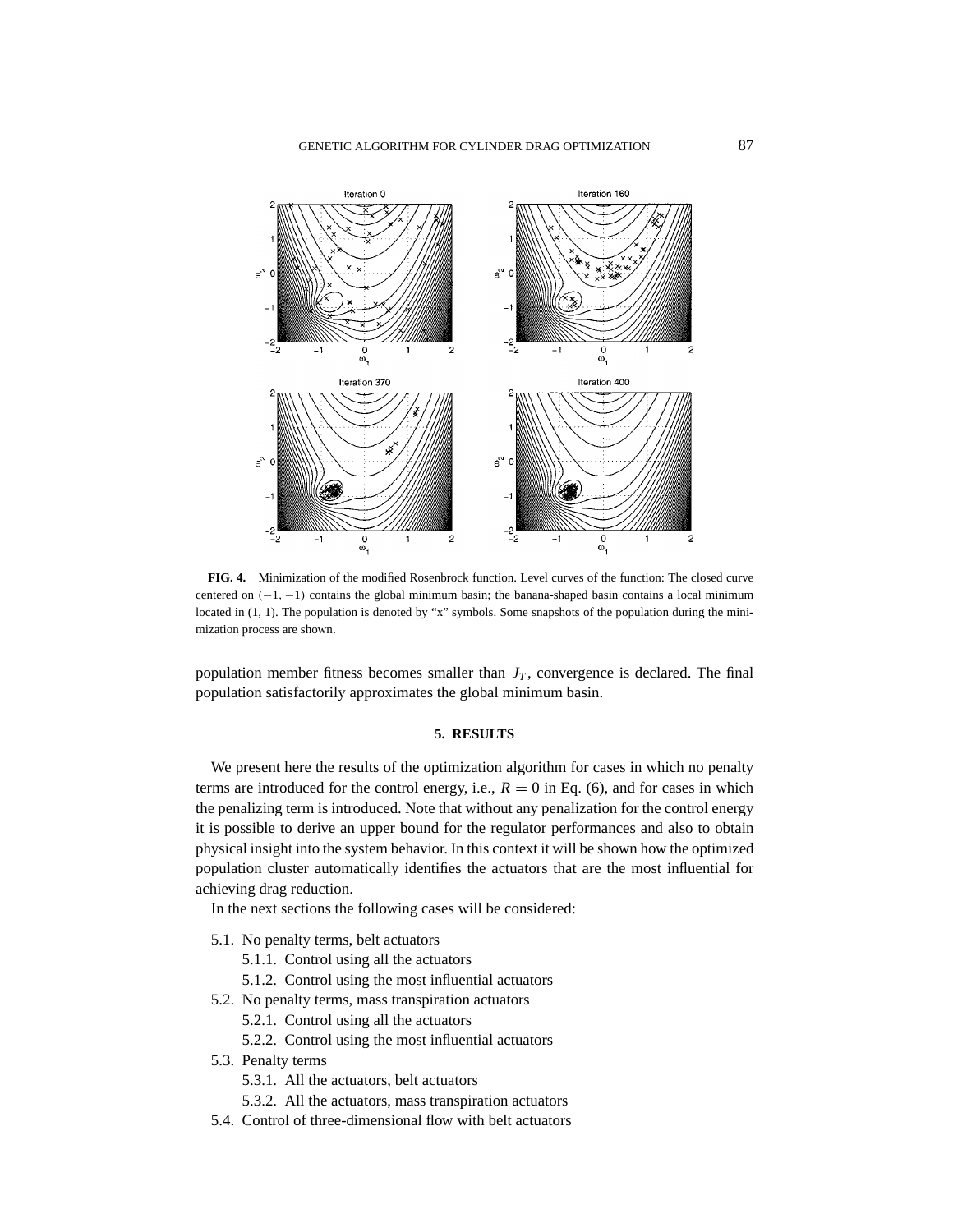## **5.1. No Penalty Terms, Belt Actuators**

Here we distinguish between results obtained with all 16 actuators of the cylinder surface active and a subsequent case where the active actuators are those exhibiting high correlation in the first case.

#### 5.1.1. *Control Using All the Actuators*

A population of  $S = 50$  elements was chosen for the GA; the parameters  $\alpha$  and  $\beta$  were fixed to 0.25; this setting for these two parameters is the same as that in [16]. The upper bound  $\gamma$  has been set to  $1/S = 0.02$ , as discussed in Section 4.

The threshold  $J_T$  was fixed to 0.8; this threshold value corresponds to an average drag coefficient that is 50% of the drag coefficient of the uncontrolled flow at  $Re = 500$  [19].

In Fig. 5 the worst fitness value in the population as a function of the iterations performed is reported; the algorithm converged after about 260 iterations. One GA iteration corresponds to the evaluation of the fitness function on 17 offsprings; therefore the number of function evaluations can be obtained by multiplying by 17 the number of iterations. However, in this paper we implemented a parallel version of the GA, by simply performing the offsprings' computations in parallel on 17 different processors. We used a Cray J90, on which the entire optimization process took about 4 h of CPU time.

To investigate the final population, in Fig. 6 a histogram of the distribution of the population cluster is reported. It can be observed that most parameters are not clustered, an indication of the fact that they have little influence on the fitness function. The most evident clustering can be observed for the velocities assigned to actuators 3– 4 and 13–14, which contain the separation point of the uncontrolled cylinder.

The solution yielded by the GA indicates that these actuators (3–4 and 13–14) on opposite sides of the cylinder must always rotate in opposite directions, to delay separation by



**FIG. 5.** Worst fitness squared in the population as a function of the optimization process iterations. The horizontal line is the desired target value.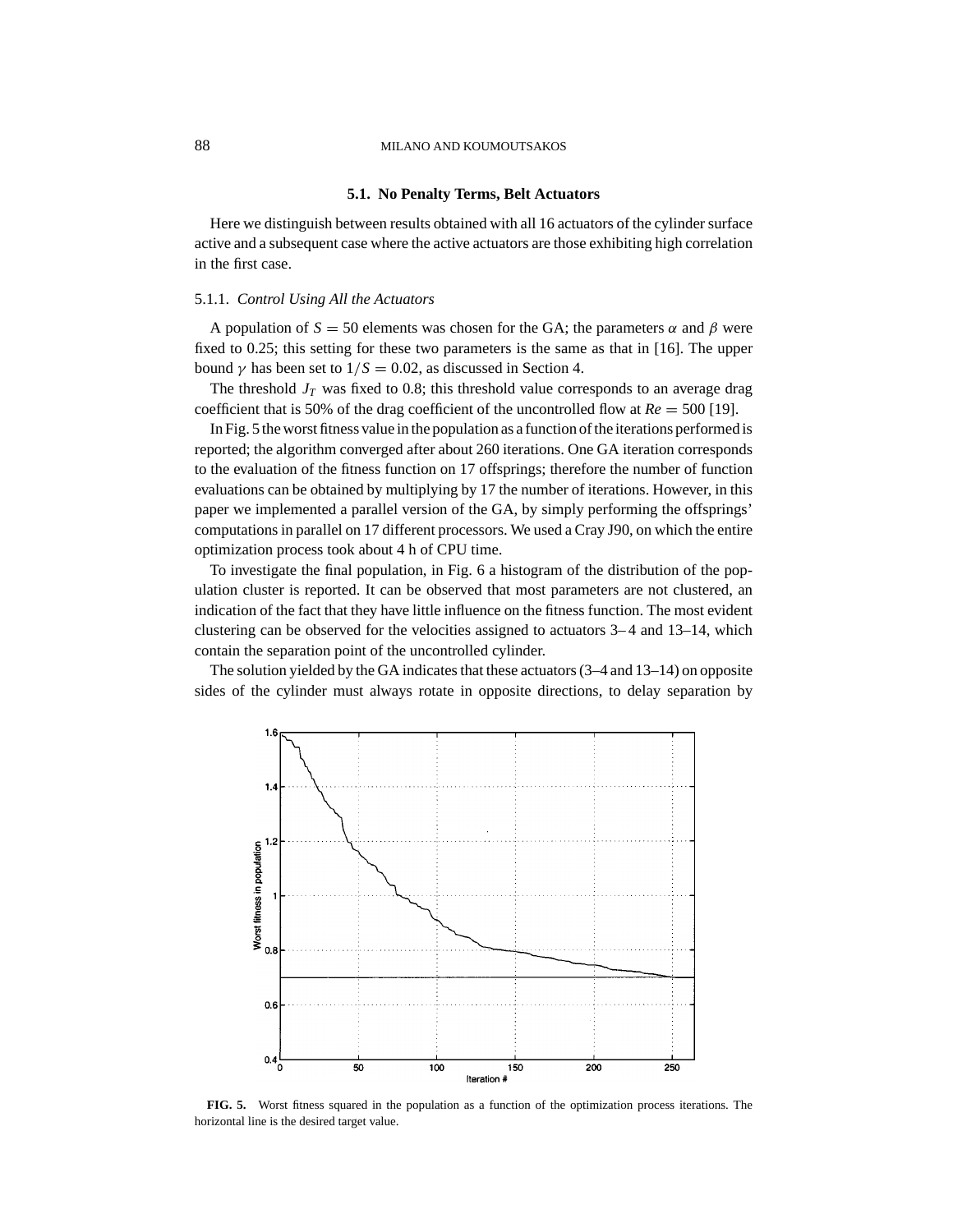

**FIG. 6.** Histogram of the population cluster.

allowing the flow to "slide" more on the cylinder surface. A closer look at the velocity of actuators 4 and 13 reveals no significant correlation between them (Fig. 7). This suggests that the relevant feature for drag reduction is only the direction of motion of the actuators and that it must be in opposite directions at all times for the present configuration. No significant correlations were found between all the other parameters.

To provide a quantitative measure of the parameter clustering, we normalized parameter mean values in the population with the corresponding standard deviations. This quantity is similar to the *z* score of a distribution [28], defined as

$$
z_x = \frac{x - \mu_x}{\sigma_x},\tag{10}
$$

where *x* is an element of the distribution and  $\mu_x$ ,  $\sigma_x$  are the distribution's mean and standard deviation, respectively. In our case we needed a quantity that measured how much a distribution is clustered away from zero; therefore we define a "*z* score of the mean with respect to zero" for each segment

$$
z_i = \frac{|\mu_i|}{\sigma_i}, \quad i = 1, \dots, 16,
$$
\n<sup>(11)</sup>

where  $\mu_i$ ,  $\sigma_i$  are the mean value and standard deviation of the velocities for the segment *i*, respectively. A value  $z_i = 0$  holds for a distribution that is perfectly centered around zero,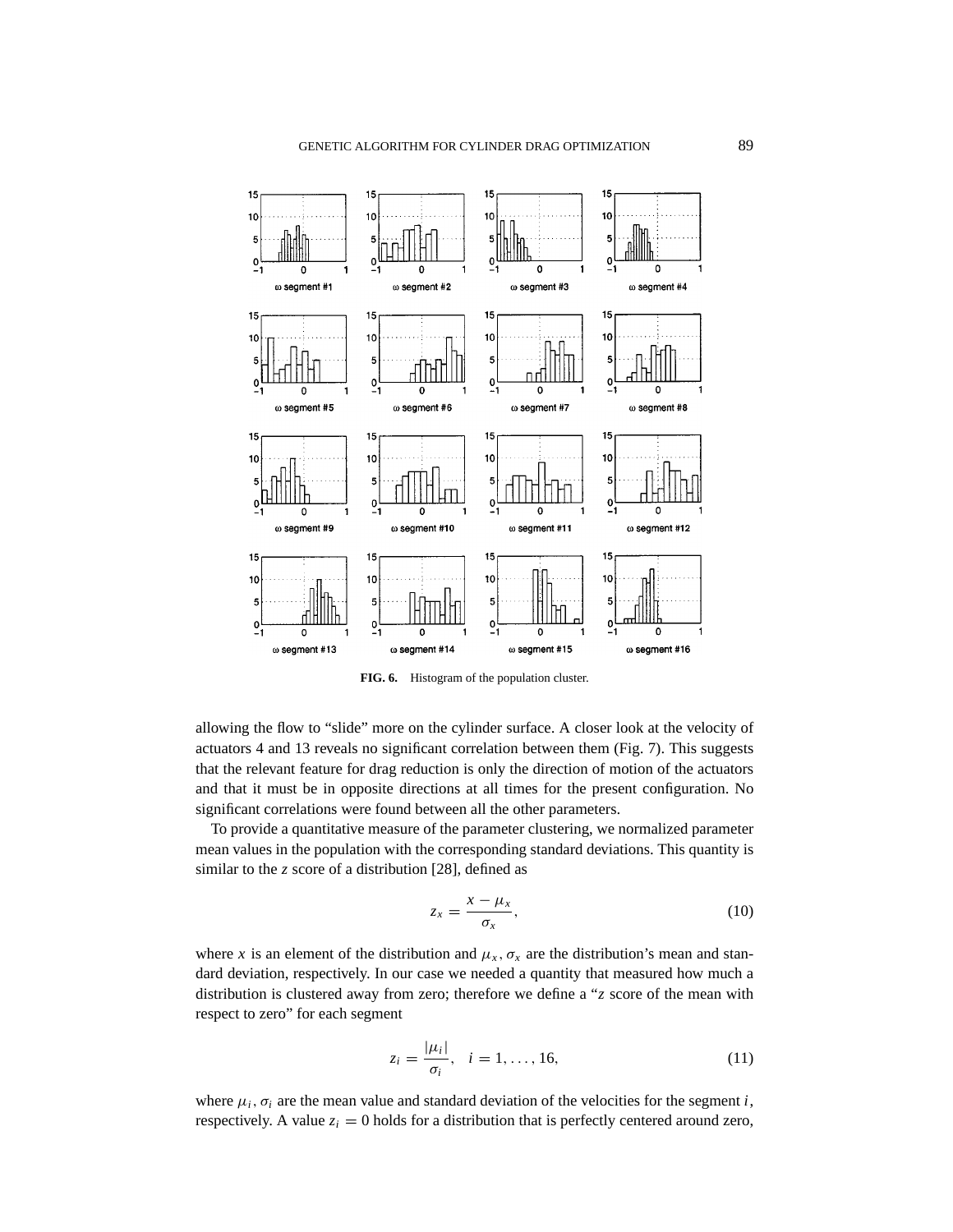

**FIG. 7.** A plot of the angular velocity  $\omega$  for the actuator 4 vs  $\omega$  for the actuator 13. No evident correlation can be appreciated, apart from the difference in the sign.

while larger values for  $z_i$  denote distributions that are more clustered at greater distance from zero, as desired.

The antisymmetric actuation found for the segments containing the separation points suggests that the significance of the solutions should be analyzed for pairs of actuators that are symmetric with respect to the horizontal diameter. For this purpose we define a "joint *z*" for pairs of actuators

$$
z j_i = \frac{|\mu_i|}{\sigma_i} + \frac{|\mu_{17-i}|}{\sigma_{17-i}}, \quad i = 1, ..., 8,
$$
 (12)

where the index  $i$  denotes pairs of symmetric actuators, ranging from  $i = 1$  (actuators 1 and 16) to  $i = 8$  (actuators 8 and 9). The pairs of actuators containing the separation points are the pair numbers 3 and 4. This quantity measures how many pairs of symmetric actuators are clustered away from zero by summing the absolute values of the means normalized by the respective standard deviations. Also in this case, larger values of  $z_j$  denote more significant clustering.

In Fig. 8 the joint *z* score defined here is reported for all the pairs of symmetric actuators. It is possible to see that pairs 3 and 4 clearly yield the highest joint *z* score, thus confirming also quantitatively our conclusions.

In Fig. 9 the behavior of the separation points is shown for the controlled cylinder; after the transient phase there is a marked increase of separation/reattachment events, indicating the formation of many recirculation bubbles streamlining the flow along the cylinder. This serves as evidence that the GA is able to identify the critical points of the flow and to communicate them via the clustering of its population members.

To examine further the optimized configuration, a validation run was performed for the best solution in the population. This run was performed on a finer grid, as specified earlier.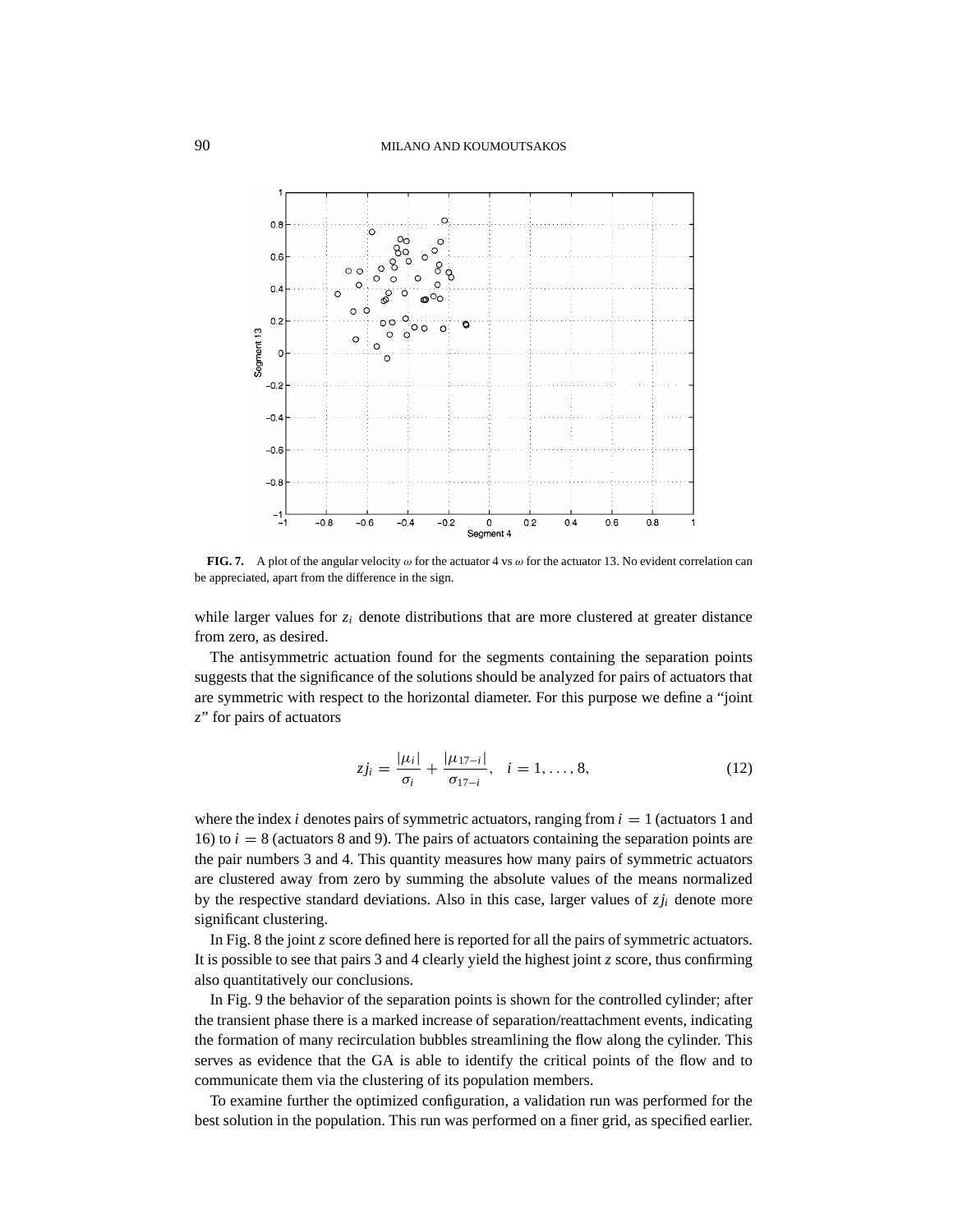

**FIG. 8.** Joint *z* scores for pairs of symmetric segments. See text for the definition of this quantity.

In Fig. 10 the behavior of the drag coefficient during the transition from the uncontrolled and controlled phase can be observed. The transition phase is quite short, and the flow appears to settle quickly to the minimal drag configuration. The shedding frequency is drastically modified, while the fluctuating amplitude in the drag coefficient is drastically reduced.



**FIG. 9.** Positions of the separation/reattachment points along the cylinder surface. Angles are measured between −360 and +360 degrees, w.r.t. the center axis of the wake.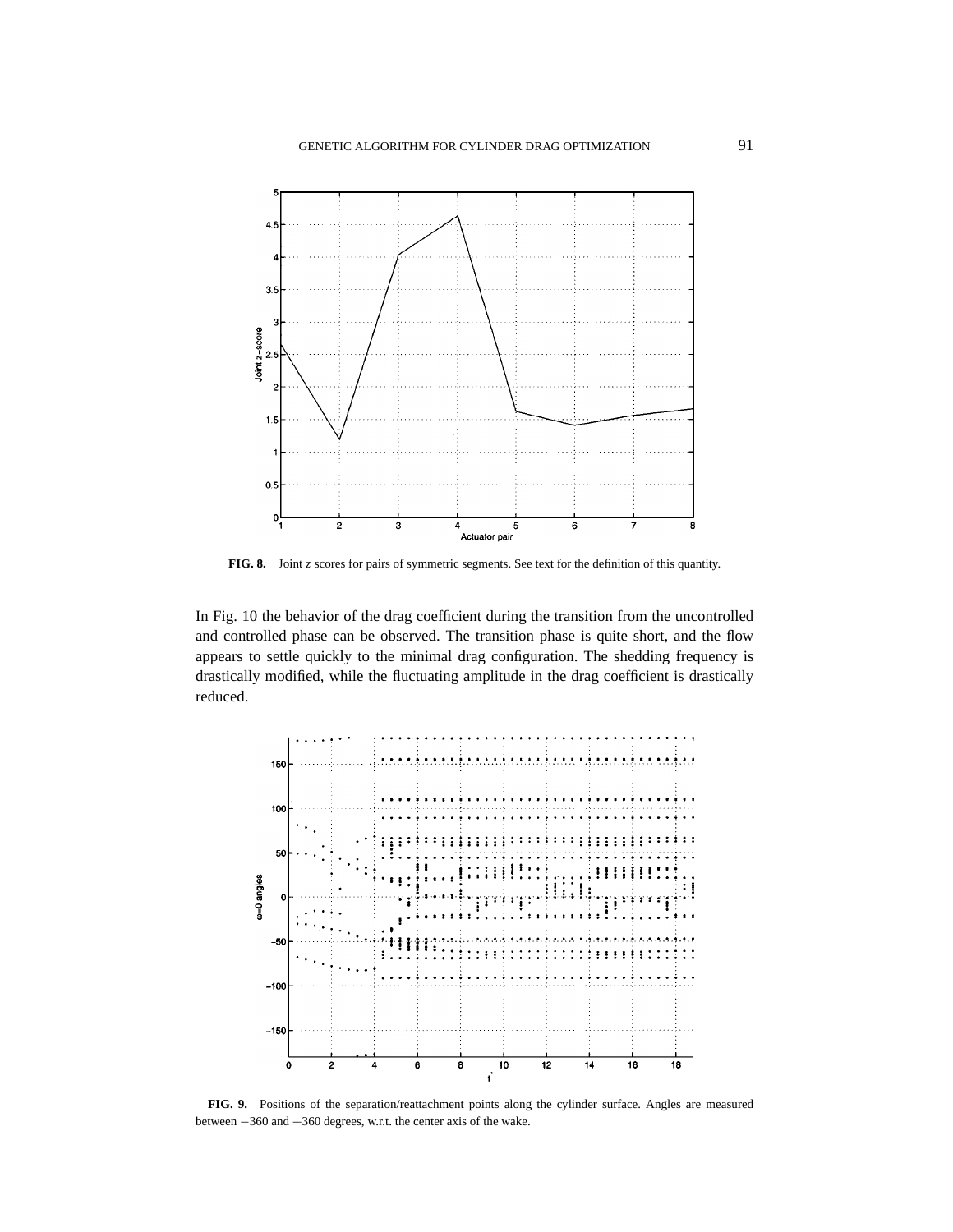

**FIG. 10.** Validation run for the best population member. The control is switched on at  $t^* = 5$ .

In Figs. 11 and 12 time averages of the vorticity contours in the near wake region are shown. They reveal that the wake becomes very elongated, evidence that the vortices begin to detach and roll up at larger distances than in the uncontrolled case, thus reducing the loss of pressure in the back side of the cylinder. It is evident that the flow stays attached for longer on the surface while a well-defined recirculation bubble is formed, thus streamlining further the effective shape of the body.

Snapshots of the vorticity contours in the near wake region are shown in Fig. 13 for the uncontrolled case, for the transition from the uncontrolled to the controlled phase, and



**FIG. 11.** Time average of the vorticity contours near the cylinder, no control.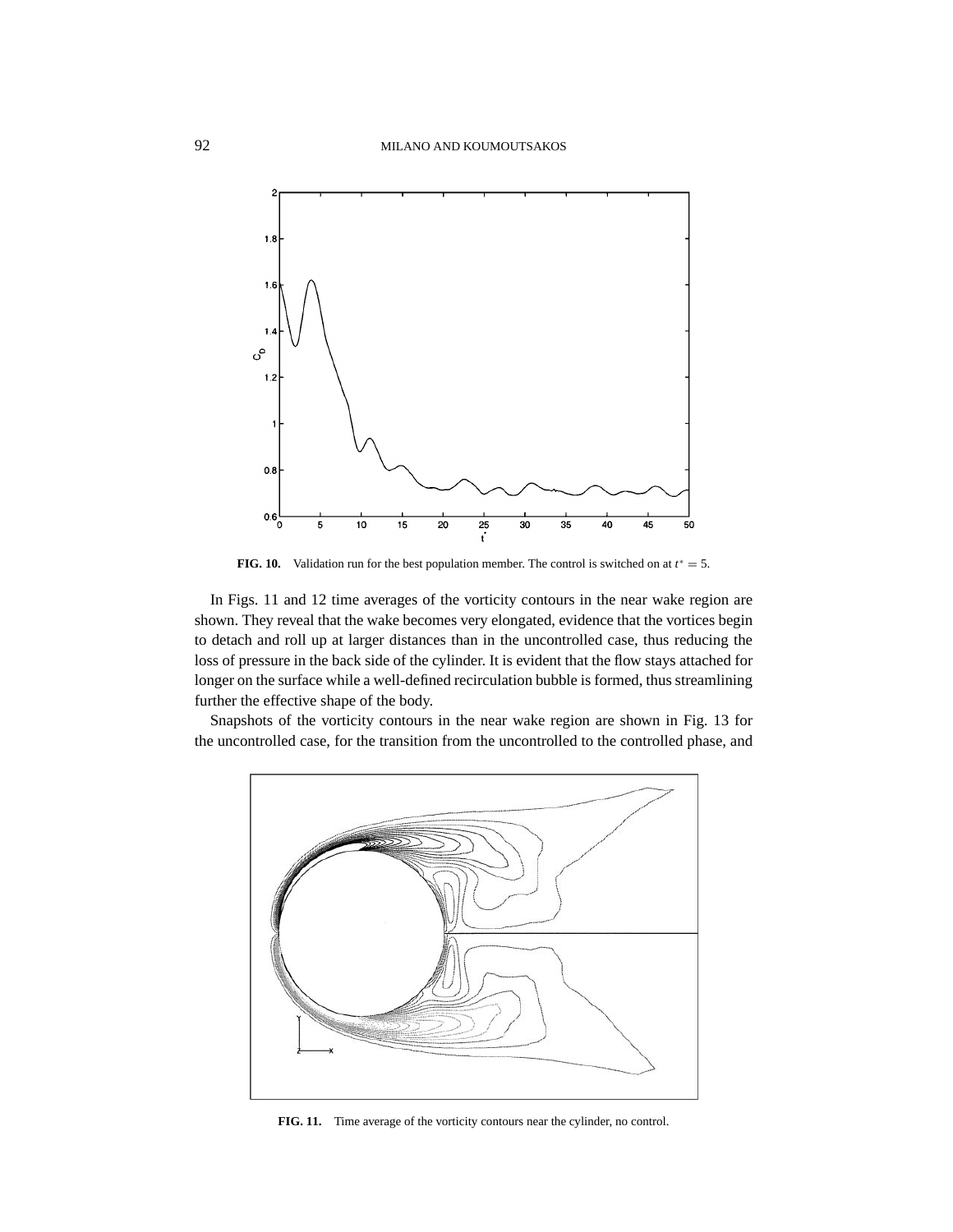

**FIG. 12.** All the actuators active: Time average of the vorticity contours near the cylinder, control switched on.

during half a period of the controlled phase. The wake elongation phase and the change in the vortex shedding are clearly visible from these plots.

Turning the attention to the GA population cluster, apart from actuators 3– 4 and 13–14, the parameter clustering has no evident symmetry around the streamwise direction. The lack of symmetry in the control action can be attributed to the fact that most of the actuators have little influence on the drag reduction, since the corresponding parameters are not clustered.



**FIG. 13.** Snapshots of the vorticity contours near the cylinder. Top row: Uncontrolled half Strouhal period; middle row: transition to the controlled mode; bottom row: controlled mode.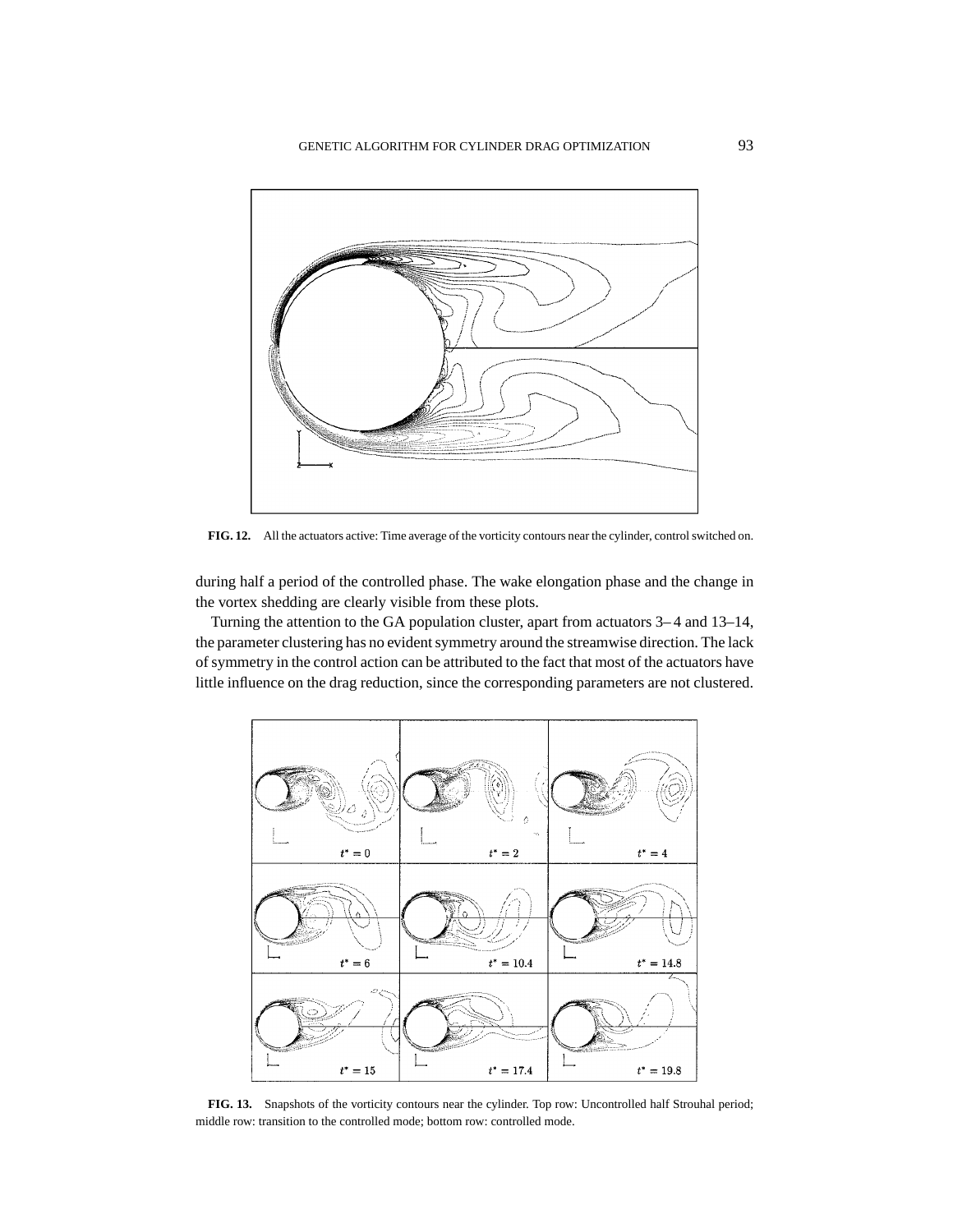| for Different Search Volume Limits |                |
|------------------------------------|----------------|
| Limits                             | Drag reduction |
| $[-0.01, 0.01]$                    | ${<}1\%$       |
| $[-0.1, 0.1]$                      | 40%            |
| $[-0.5, 0.5]$                      | 45%            |
| $[-1, 1]$                          | 50%            |
|                                    |                |

**TABLE I Results Found by the Clustering GA for Different Search Volume Limits**

Hence it appears natural to suggest that the important parameters for the flow control are only the ones corresponding to actuators containing the separation point in the uncontrolled flow. At the same time all the other actuators could be sliding with random velocities or remain fixed. To verify this hypothesis another validation run was performed, this time maintaining active only actuators 3–4 and 13–14. In Fig. 14 the time-averaged vorticity contours are shown. This plot shows that also in this case the wake elongates almost as before.

Optimization runs were performed in search volumes with different limits for the actuator velocities, in order to check the optimal control performances for different optimization limits. Table I reports the optimization results for four different search volume limits.

The limit for the actuator amplitude under which it was not possible to achieve a significant reduction with this type of actuation is 0.01. With this amplitude limit the population



**FIG. 14.** Only four actuators active: Time-averaged vorticity contours near the cylinder, control switched on.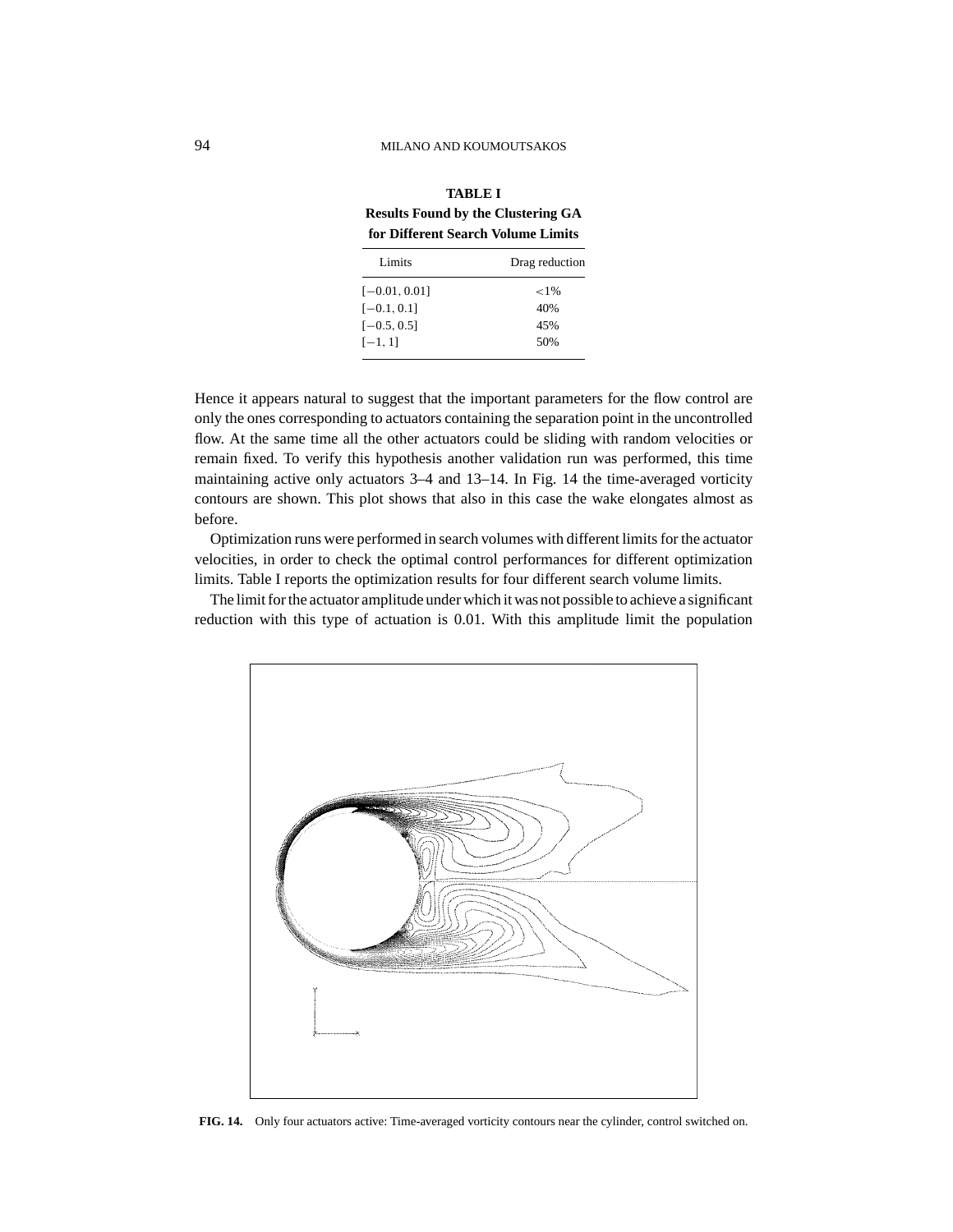parameters showed no significant clustering. For all other limits the population clustering was the same as that for the limits of  $[-1, 1]$ .

## 5.1.2. *Optimization of the Most Influential Actuators*

To analyze the effects of the four actuators exhibiting clustering and thus being considered of fundamental influence on the drag reduction mechanism, another optimization run was performed using only these four actuators as free parameters. Here it should be emphasized that no a priori knowledge of the separation points was necessary as the algorithm was able to identify them through the parameter clustering.

In this case a population of 20 elements was used for actuators 3, 4, 13, and 14, with all the other actuator parameters set to zero, in order to study the effect of these actuators in detail. The threshold  $J_T$  was set to 0.86, which is the value attained for the fitness function using only four parameters.

The population clustering in this case is shown in Fig. 15. Comparing these histograms with those shown in Fig. 6, it is possible to see that the symmetry is lost in this case as the values for  $\omega_3$  are closer to 0. In the case of the optimization with all the actuators available, the values of  $\omega_3$  are closer to 0.5, and the same is true for  $\omega_4$ ; on the other hand, for the four parameters the optimal magnitude of  $\omega_4$  is larger with respect to the other case. The other two parameters are much better clustered than in the earlier case, indicating that using less degrees of freedom the parameter sensitivity increases. The *z*-score analysis is not necessary in this case, since the clustering is clearer than before.

In this case some correlation was found between the parameters  $\omega_4$  and  $\omega_{14}$ , shown in Fig. 16. No other significant correlation was found. Contours of the near wake vorticity do not exhibit any marked difference from those shown in Fig. 14.



**FIG. 15.** Optimization with only four actuators. Histogram of the population cluster.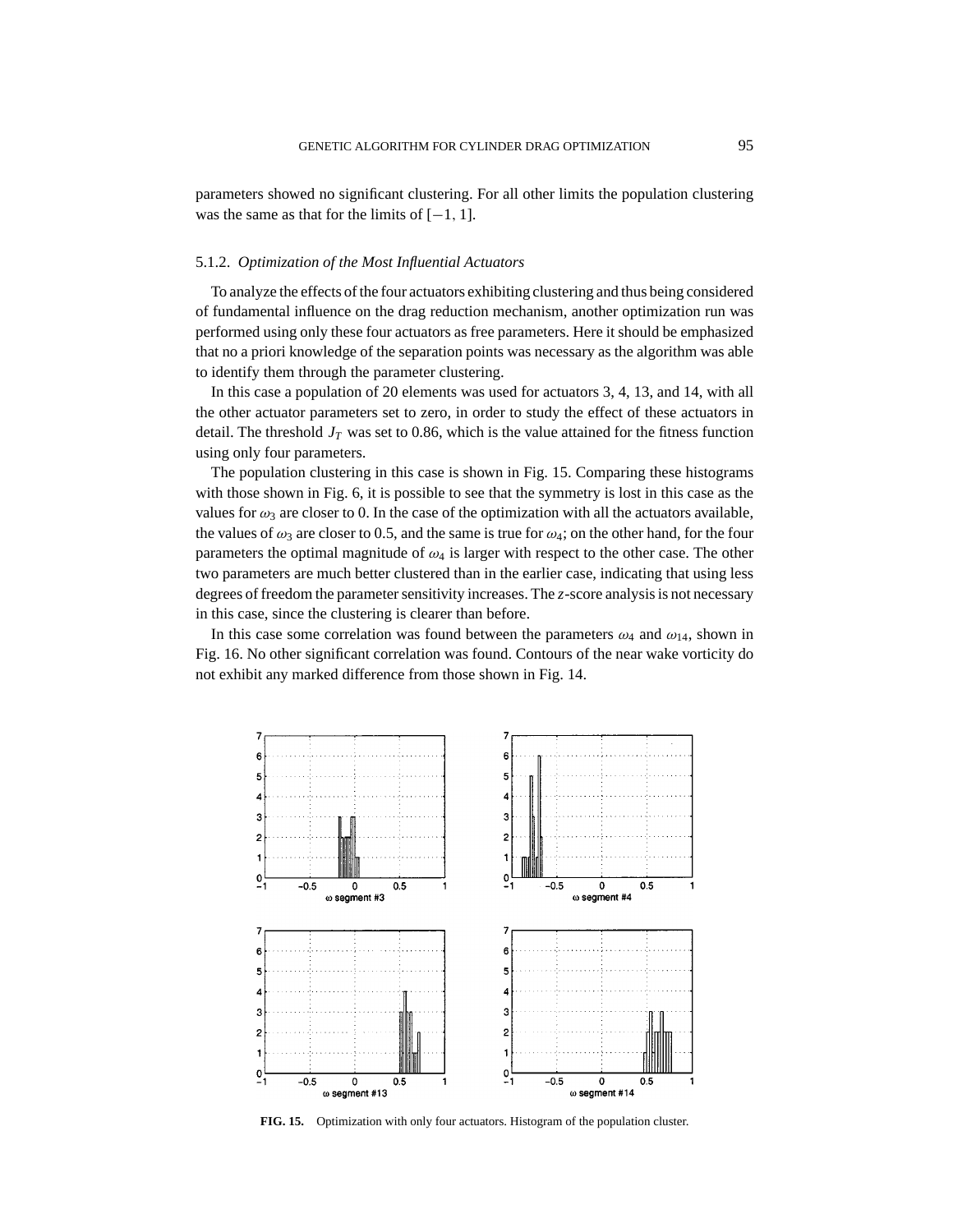

**FIG. 16.** Optimization with only four actuators. A plot of the parameters showing a significant correlation.

However, as can be noted from the comparison between the drag coefficients for the two control configurations, reported in Fig. 17, the drag reduction in the present case is smaller w.r.t. the reduction given by using all the 16 belt actuators.

Hence these results demonstrate that in this case a larger drag reduction is feasible by allowing more degrees of freedom to the actuator parameters. By actuating beyond the



**FIG. 17.** Comparison between the drag coefficients for the two cases using the belt actuators. Continuous line: all the actuators, dashed line: only the most influential actuators used.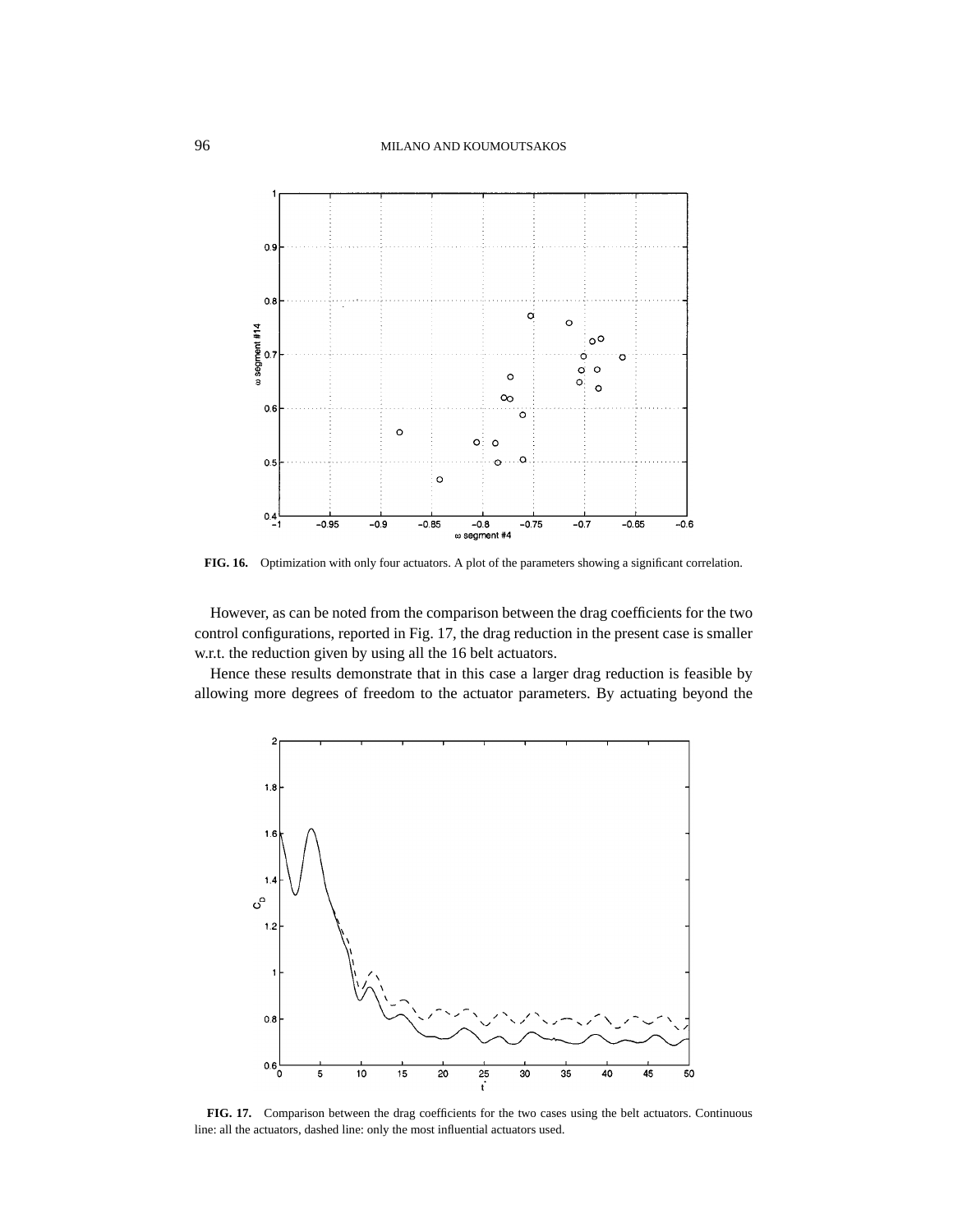vicinity of the separation points it is possible to adjust the flow velocity before it arrives at the separation point so that the actuators in that region do not face an abrupt change of the environment that they are attempting to control. The absence of any correlation in the rest of the actuators suggests that it would be difficult to identify an a priori estimate of the actuator profile for large numbers of actuators, even for this simplified geometrical configuration.

## **5.2. No Penalty Terms, Mass Transpiration Actuators**

The same set of experiments as before is presented here. Also in this case the separation point of the uncontrolled flow has been identified by the GA to play a critical role in the drag reduction mechanism, so we maintain the distinction between results obtained with all 16 actuators active and results where the active actuators are those exhibiting high population correlation in the first case.

The results obtained with these kinds of actuators are very similar to those obtained with belt actuators; some of these results are reported in what follows.

## 5.2.1. *Results Using All the Actuators*

In the case of blowing/suction actuation, all the GA parameters including the threshold  $J_T$  were kept equal to the case of the tangential actuation, in order to consistently compare the optimization performance of the two types of actuators.

In this case the GA did not converge to the desired threshold, and the limit of 1000 iterations was reached without significant improvements of the worst fitness; the mutation probability was saturated to its maximum allowed value, as is clear from Fig. 18. This is evidence that there is a high probability that the minimum reached is a global one.

A histogram of the final population cluster is shown in Fig. 19. Also in this case most parameters are not clustered, and the most evident clustering can be observed for the velocities assigned to actuators 3–4 and 13–14, also for these kinds of actuators. This means



**FIG. 18.** Ideal jet actuators. Top: Worst fitness in the population as a function of the optimization process iterations; bottom: mutation probability averaged over the population.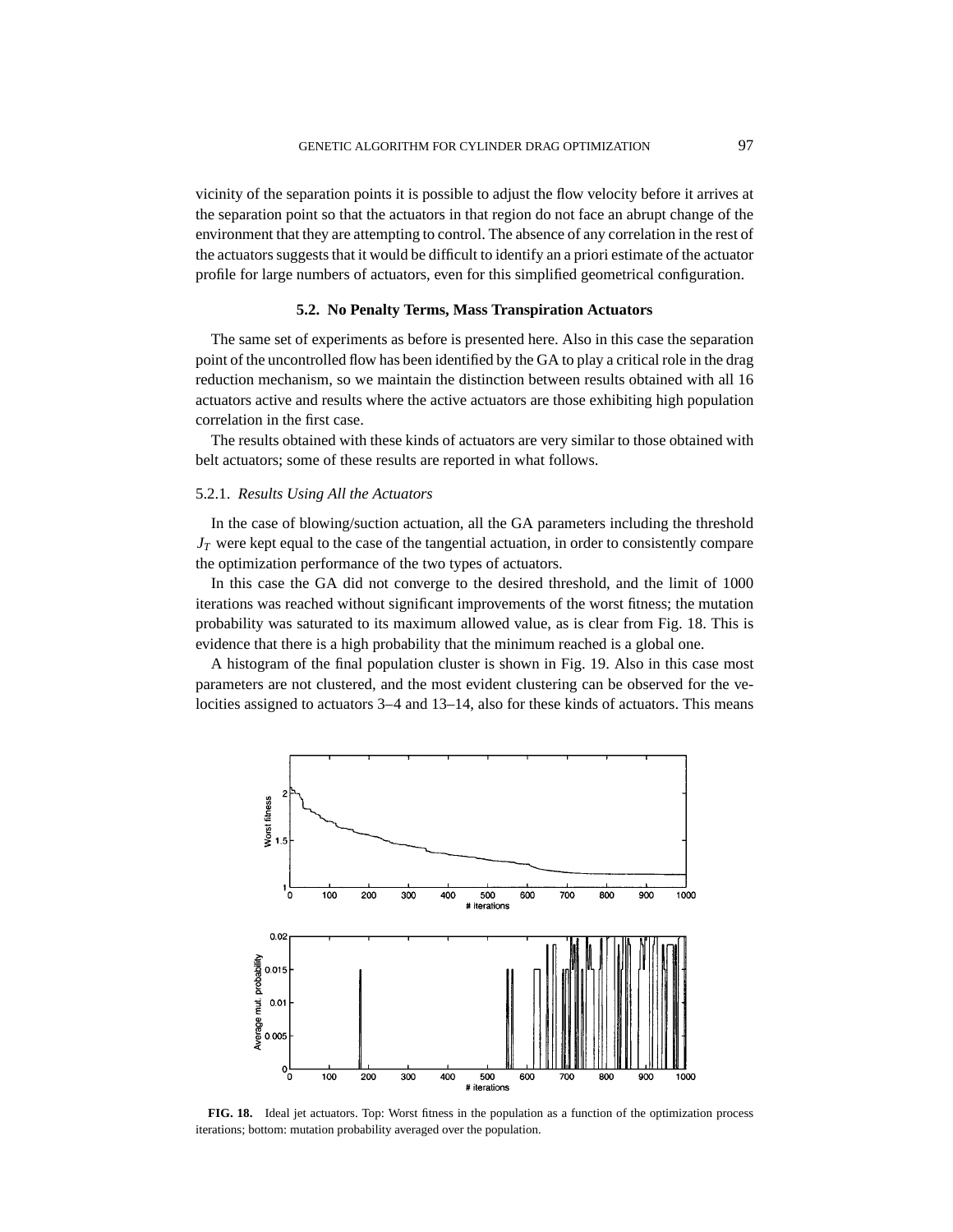

**FIG. 19.** Population clustering, ideal jet actuators: All the parameters are active.

that these actuators are the most important also in this case; however, the solution yielded by the GA indicates that these actuators (3–4 and 13–14) must always operate on a suction mode, to delay separation by allowing the flow to "slide" more on the cylinder surface.

Also in this case the most important segments for control are those containing the separation point, as indicated by the joint *z* scores reported in Fig. 20.



**FIG. 20.** Jet actuators, joint *z* scores for the optimized population.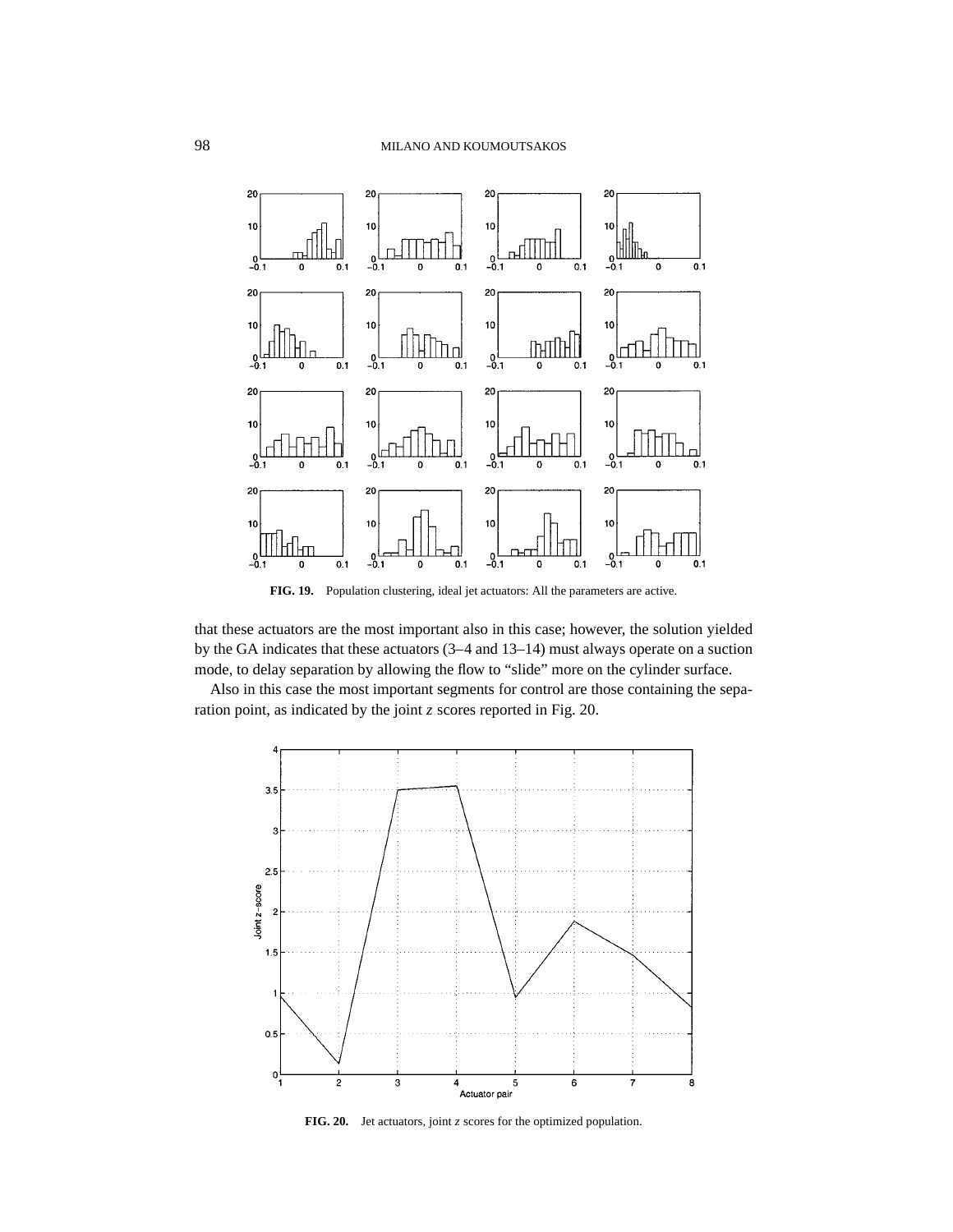

**FIG. 21.** Validation run, ideal jet actuators: Comparison between the drag coefficient for the case using all the actuators (full line) and the case using only the first four most significant actuators (broken line). Control is switched on at  $t^* = 5$  for both cases.

Furthermore, there is no significant correlation between the parameters; this confirms that the relevant feature of drag reduction is that the actuators containing the separation point must perform either antisymmetric or symmetric actions, depending on the action considered, but the actuation strengths do not have to be necessarily correlated.

The validation run performed for the best solution in the population is reported in Fig. 21, which shows a plot of the drag coefficient during the transition from the uncontrolled to the controlled phase. The same plot also reports the drag coefficient resulting from the control performed using only the actuators containing the separation point, and using all the other actuators only to satisfy the zero net mass constraint. In this case the drag reduction obtained is not smaller when fewer actuators are used, an indication of the fact that with ideal jet actuators the actuators containing the separation point play a central role in the drag reduction mechanism.

The time average of the vorticity contours near the cylinder (Fig. 22) shows that the modification in the flow behavior due to this kind of actuation is very similar to the tangential actuation case.

#### 5.2.2. *Optimization of the Most Influential Actuators*

In this case another optimization run was performed using only the four actuators containing the separation point as free parameters, all the other actuators being used uniquely to satisfy the zero net mass constraint. The GA parameters are the same as those in the optimization with four actuators and tangential actuators, i.e., actuators 3, 4, 13, and 14, with all the other actuator parameters set to zero. The GA parameters are fixed to the same value as in the belt actuation optimization with four actuators.

The population clustering in this case is shown in Fig. 23. This clustering is the same as the clustering obtained for these actuators in the optimization using 16 parameters, except that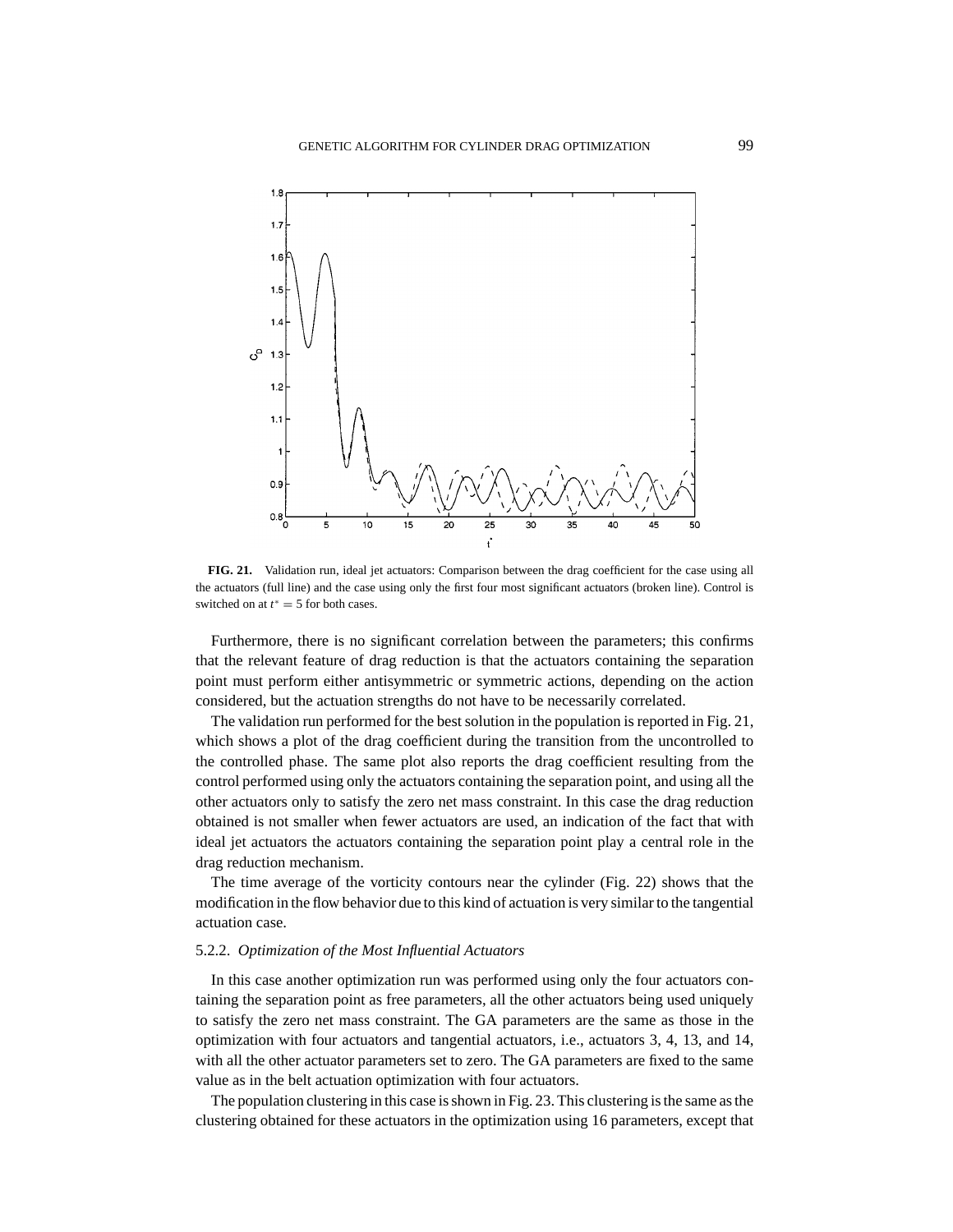

**FIG. 22.** Ideal jet actuators, only four actuators active: Time-averaged vorticity contours near the cylinder, control switched on.

a more marked sensitivity can be noticed: this implies that when fewer actuators are used, their parameter values become more critical. The validation run showed no improvements with respect to the previous case. This provides us with further evidence that in this case only the actuators containing the separation point are truly important for achieving drag reduction. However, in the case of the tangential belt actuators the reduction is a bit larger than what we observed here.



**FIG. 23.** Ideal jet actuators, optimization run with four actuators: Population clustering.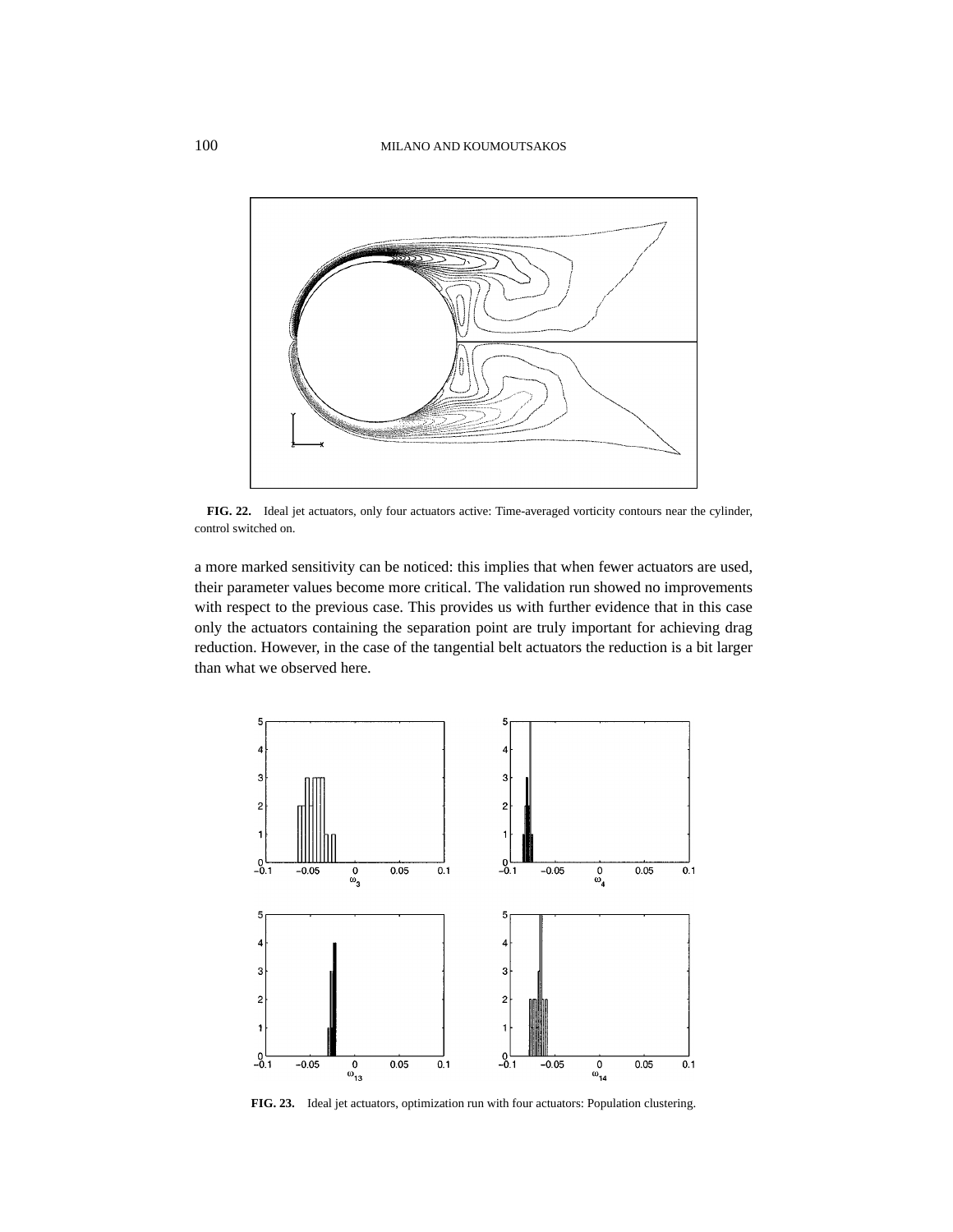### **5.3. Optimization with Penalty Terms for the Control Energy**

In the previous cases it was decided to give more importance to some parameters, depending on their sensitivity as signified by the parameter clustering. The assumption behind this criterion is that a low sensitivity (as signified by a nonclustered population) of the cost function for a parameter implies that it has the same influence on the fitness function for every value it assumes in its basin. Therefore, if the value 0 is included in the basin of a low-sensitivity parameter, setting it to 0 will not change the fitness function significantly. This allowed us to reduce the number of degrees of freedom but it provides a rather arbitrary criterion for the parameter selection. In the following sections it will be shown how penalizing the control energy affects the optimal basin, being of great help in the process of selection of suitable solutions.

#### **5.4. Control with Belt Actuators**

For the case study considered, since we do not wish to prescribe in advance which actuators will be more important than others, we set  $R = \alpha \cdot I^{16}$ , where  $I^{16}$  is the 16  $\times$  16 identity matrix, and the scalar  $\alpha = 20$ , a value chosen in such a way that the two terms in the functional are roughly of the same order of magnitude in the initial stages of the optimization. For this case, the GA parameters are set to the same values as the correspondent case without penalty term. Only the threshold  $J_T$  15 set to 1, a larger value with respect to the other case, to take into account the additional term due to the control energy.

The final parameter distribution for this optimization is shown in Fig. 24. All the parameters are well clustered, and the ones that are not as important for the drag reduction are clustered around 0, as expected.

In Fig. 25 the most significant correlations between the parameters are plotted. Some adjacent actuators are correlated, an indication of the presence of a quite regular velocity pattern. Also, there are correlations between angular velocities of actuators that are near the front of the cylinder and actuators near the rear part, on the wake side. This indicates that the actuators that are near the front actually have an importance in the overall process. Penalizing the control energy allowed the GA to retain only solutions in which a net, nonzero angular speed is necessary for drag reduction, thus allowing us to uncover the optimal velocity profile shape.

The resulting drag reduction for the best individual in the population is the same as that in the first case, meaning that the minimum reached in this case coincides with that reached earlier.

### **5.5. Control with Mass Transpiration Actuators**

Also with the jet actuators the control energy was penalized to have the two terms in the functional be of the same order of magnitude in the initial stages of the optimization. Therefore  $R = \alpha \cdot I^{16}$  and  $\alpha = 200$  in this case. All the other GA parameters were kept equal to those used in the optimization without penalty terms, and  $J_T$  was fixed to 1.5 in this case. The GA converged in about 300 iterations, yielding the population cluster reported in Fig. 26.

The resulting drag reduction performances were the same as those in the case without penalization; therefore they are not reported here. A remarkable difference w.r.t. the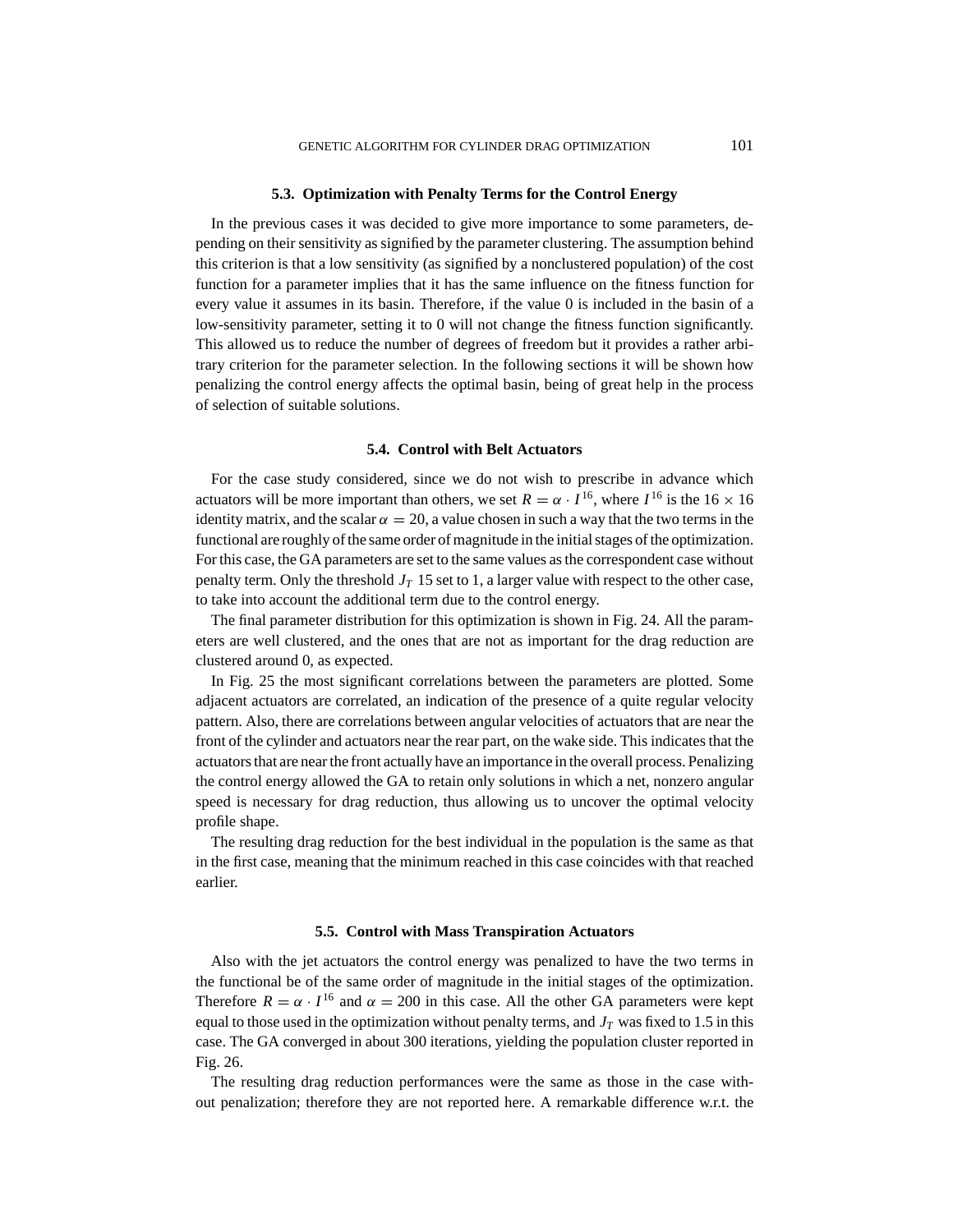

**FIG. 24.** Optimization with all the actuators, with control energy penalization. Histogram of the final population.



**FIG. 25.** Optimization with all the actuators, with control energy penalization. Most significant correlations.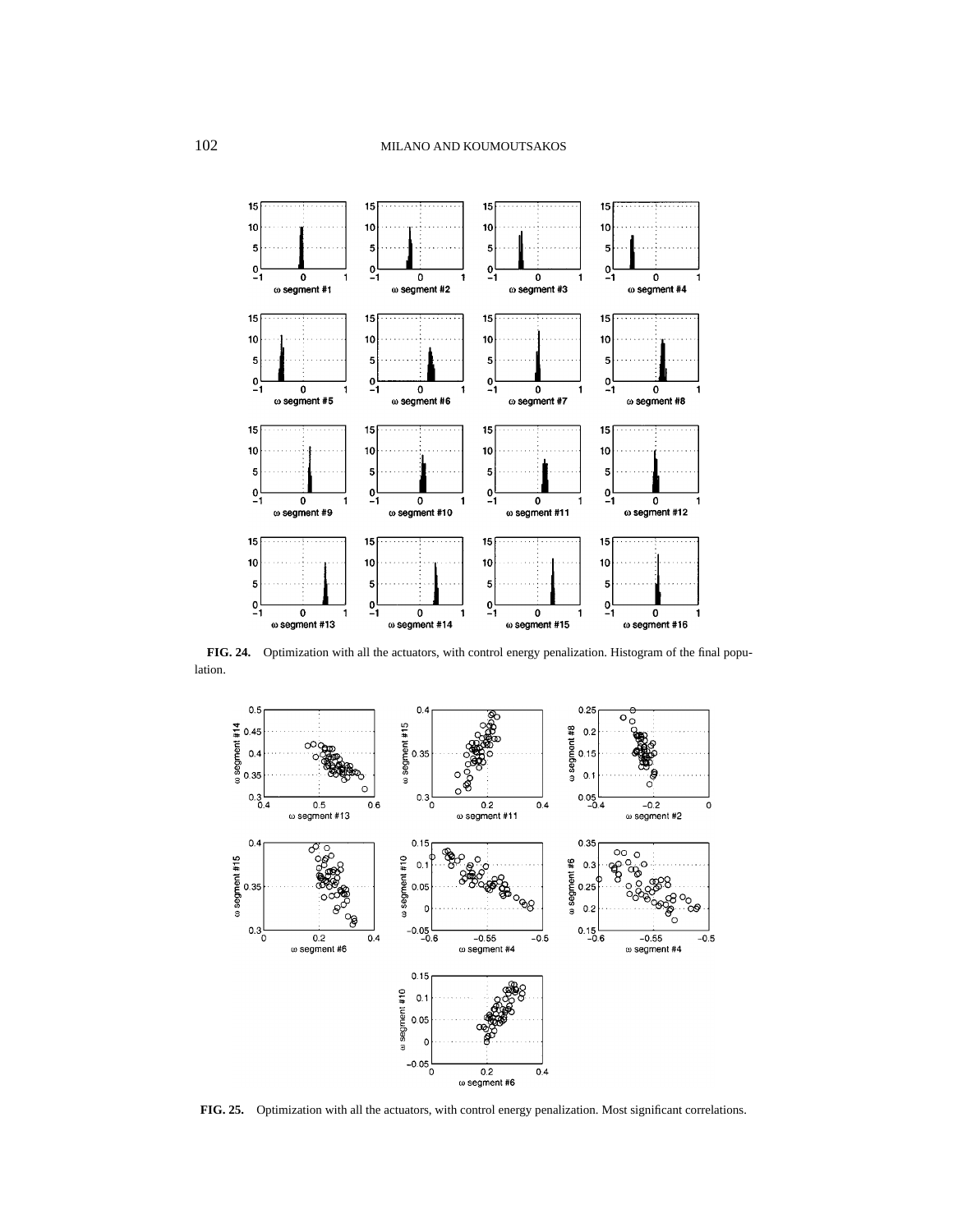

**FIG. 26.** Jet actuators, optimization with all the actuators, with control energy penalization. Histogram of the final population.

belt actuator optimization is that in this case a control energy penalization equivalent to that used for the belt actuator optimization was used, but the population cluster width did not change significantly. This implies that with jet actuators the parameter sensitivity is much less marked, or in other words the minimum basin is much more shallow in this functional. From a practical viewpoint, it can be inferred that implementation tolerances can be larger in the case of jet actuators, meaning that practical implementation would be easier in this respect for this kind of actuator.

## **6. TWO-DIMENSIONAL CONTROL FOR THREE-DIMENSIONAL FLOWS**

The optimization parameters that were obtained for the two-dimensional simulations are now directly employed for a three-dimensional cylinder with  $Re = 500$ . It is shown that 2D parameters lead to drag reduction when they are suitably extended for the 3D geometry. A three-dimensional simulation setup with a mesh with  $N_r \times N_\theta \times N_z = 160 \times$  $320 \times 48$  has been used; the cylinder is 5 diameters long, thus ensuring that the simulated flow is three-dimensional [12]. In *z* direction the tangential velocity has been fixed to be constant and equal to the 2D actuator velocity, to simulate three-dimensional belts.

In Fig. 27 it is possible to see a plot of isosurfaces of positive and negative spanwise vorticity, when the belts are switched off. The separation region is evident from these plots, and it is also possible to see that the vortices are shed from a region near the cylinder. The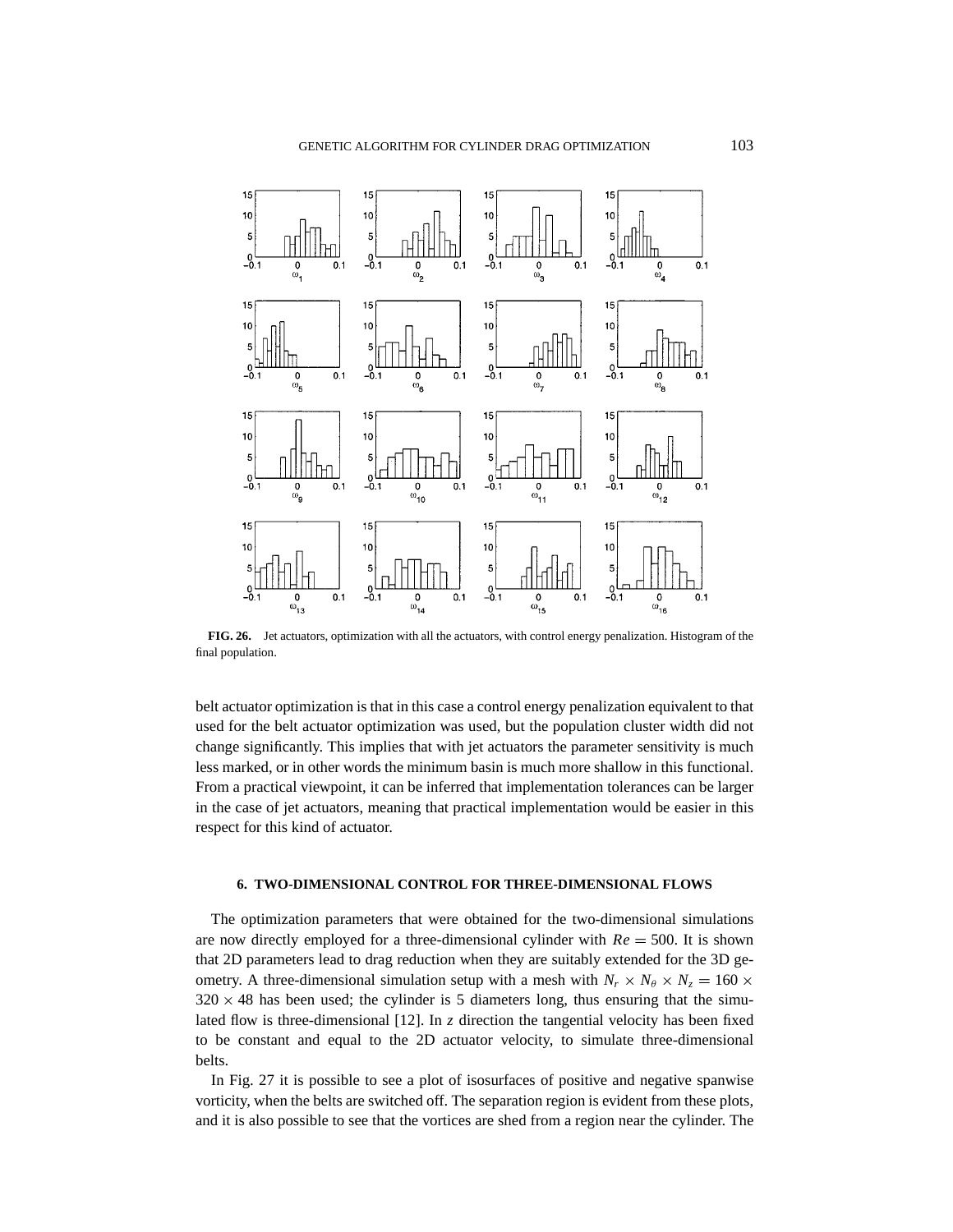

**FIG. 27.** Uncontrolled shedding of one vortex in the 3D case for the cylinder flow. Blue: Isosurface  $\omega_z = 0.1$ ; red: isosurface  $\omega_z = -0.1$ .

shedding of one vortex is shown in these plots. In Fig. 28 the transition from uncontrolled shedding to the steady-state controlled shedding is shown; the plots show the same vorticity isosurfaces as before, starting right after the acceleration phase of the belts. Looking at the cylinder surface it is possible to clearly see the separation point moving nearer to the wake region of the cylinder, as well as an elongation of the near wake region. In Fig. 29 the shedding of a vortex in steady state is shown. It is evident that the flow stays much more attached to the cylinder surface, in this case.

The plot of the drag coefficient, corresponding to these vorticity plots, is shown in Fig. 30. After a transition phase, it is possible to see that the drag coefficient settles at a value that is about 50% of the uncontrolled drag coefficient, also in this more realistic simulation. This, however, does not mean that the solution found is the global optimum also in the three-dimensional case: an optimization run should be performed taking into account threedimensional simulations to be able to draw such a conclusion. This task is the subject



**FIG. 28.** 3D case cylinder flow, transition from uncontrolled to controlled regime (belt actuators). Blue: Isosurface  $\omega_z = 0.1$ ; red: isosurface  $\omega_z = -0.1$ .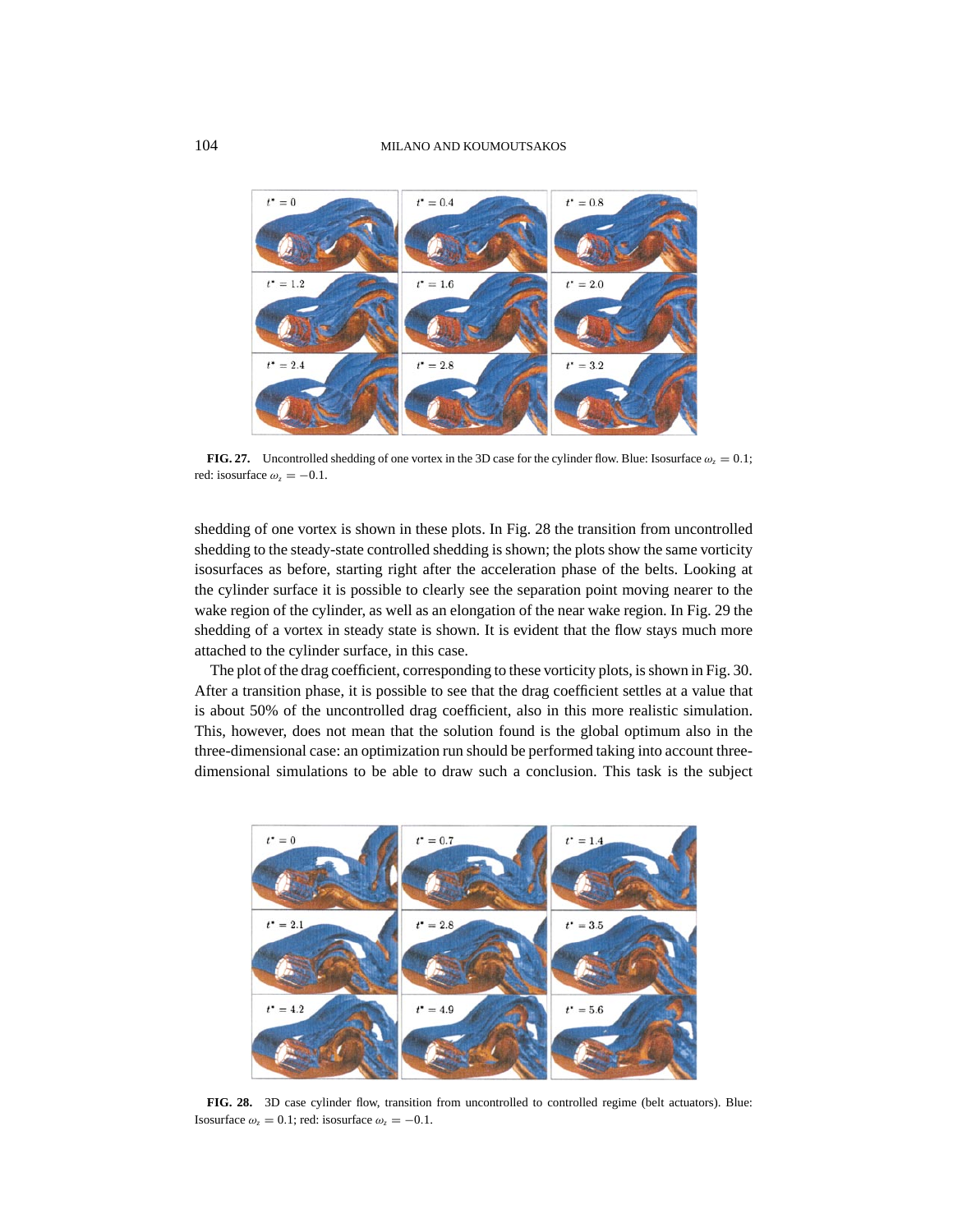

**FIG. 29.** 3D case cylinder flow, controlled regime (belt actuators). Blue: Isosurface  $\omega_z = 0.1$ ; red: isosurface  $\omega_z = -0.1$ .

of ongoing work, due to the high computational demand of accurate three-dimensional simulations. An alternative approach using reduced-order models derived from DNS simulations, in conjunction with the proposed GA, also appears to be a promising venue.

However, it is possible to see that the results coming from much less expensive twodimensional simulations can be extended to three dimensions in a straightforward way, especially when the underlying physical mechanisms are known to be two-dimensional, as in the present case study.



**FIG. 30.** 3D case cylinder flow, drag coefficient (belt actuators). Transition from the uncontrolled to the controlled regime.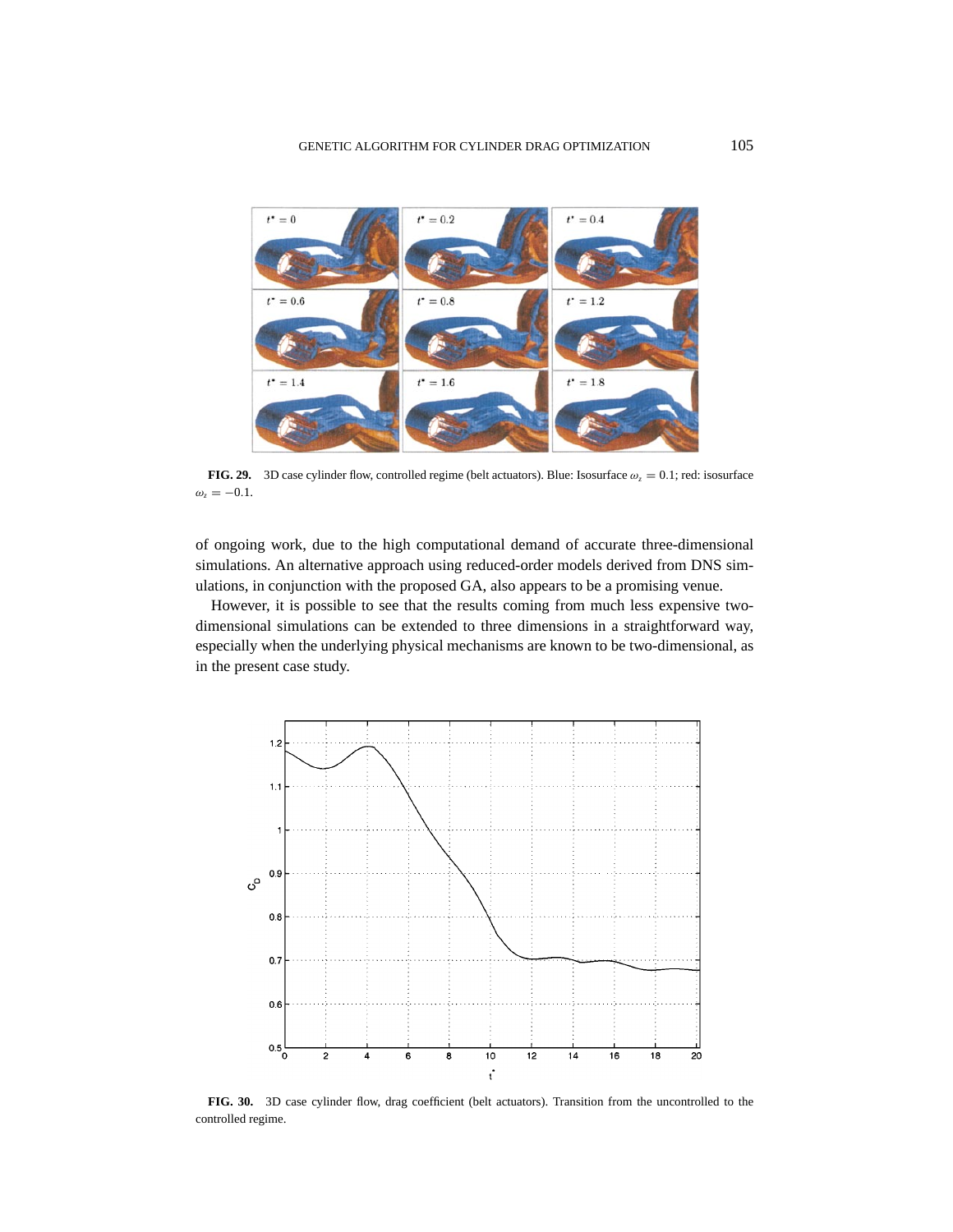## **7. CONCLUSIONS**

A clustering GA was implemented to study the drag reduction yielded by controlling the velocity field on the surface of a cylinder using idealized actuators. The clustering feature of the algorithm allowed us to examine the parameter correlations and to arrive at optimal surface velocity configurations, yielding a drag reduction of about 50%.

The possibility of using a few strategically placed actuators to obtain a significant drag reduction was explored using the clustering diagnostics of this method. The genetic algorithm provides a systematic way of identifying the significant parameters of the problem pertaining to critical points of the flow such as the separation points. An antisymmetric actuation near the separation points on both sides of the cylinder has been found to be the most important feature of this control system, in the case of belt actuators, while a steady suction in correspondence to the same actuators has been found to have the same effect. The first conclusion that can be drawn is that the GA provided quantitative evidence of what physical understanding would suggest; i.e., to reduce the drag the flow should stay attached to the body surface as long as possible. This "automatic discovery" property of the GA suggests its utilization in cases where scarce physical understanding of the underlying governing mechanism is available. Flow simulations and experiments at high *Re* numbers could be prime targets for this approach. However, the large number of iterations used by GAs and the high computational cost of simulations may be limiting factors. Work is under way to circumvent this difficulty by adapting low-order models to represent the physics of the flow and by accelerating the convergence speed of the GAs exploiting the information that can be gained by unsuccessful trial points during the optimization route.

With regard to the various types of actuation, some conclusion can be drawn by comparing the classes of solutions found for the two different kinds of idealized actuation. This comparison reveals that for mass transpiration the related cost function has a shallower minimum basin. This implies that the tolerances for the mass transpiration actuation strengths can be larger than the tolerances needed for the belt actuators, making them possibly easier to implement.

The results obtained using two-dimensional simulations are shown to be useful for three dimensions when the actuators are suitably extended to the third dimension of the flow. This suggests that optimization in two dimensions followed by a validation of the results in three dimensions is a viable approach to the rapid design of realistic control devices.

#### **ACKNOWLEDGMENT**

We express our gratitude to Professor Rajat Mittal, University of Florida, for kindly giving us his cylinder code.

#### **REFERENCES**

- 1. B. D. O. Anderson and J. B. Moore, *Optimal Control* (Prentice Hall, New York, 1994).
- 2. C. J. Apelt and G. S. West, The effects of wake splitter plates on bluff body flow in the range  $10^4 < R <$  $5 \times 10^4$ : Part 2, *J. Fluid Mech.* **71** (1975).
- 3. D. W. Bechert, W. Hage, and M. Brusek, Drag reduction with the slip wall, *AIAA J.* **34**, No. 5 (1980).
- 4. B. Choi and H. Choi, Drag reduction with a sliding wall in flow over a circular cylinder, *AIAA J.* **38**, No. 4 (1999).